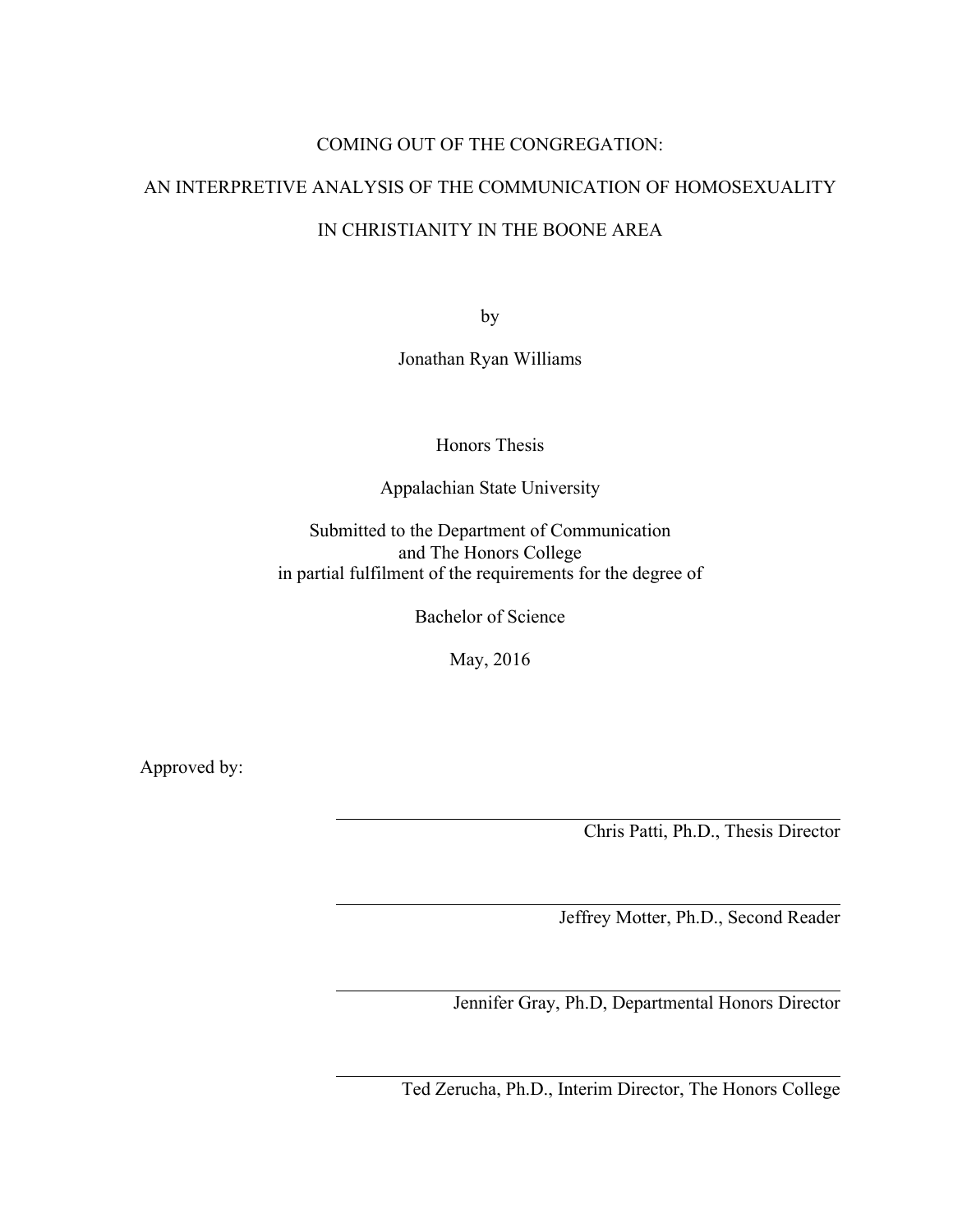## **Abstract**

The Church has long faced the issue of discovering where homosexuality fits within its doctrines and beliefs. In this discovery process, communication is vital to ensuring this issue does not dismantle the people and works of churches and their communities. Through an analysis of Scripture and interviews conducted with ten Christian pastors, priests, and religious leaders, this paper attempts to deconstruct the current communication and discourse used in the faith communities of Boone, North Carolina. In understanding how these discourses function in relation to the dialogue of homosexuality, queer Christians and their congregations can move forward in their theological discussions using a discourse that functions on community for the spiritual growth and development in the Christian faith.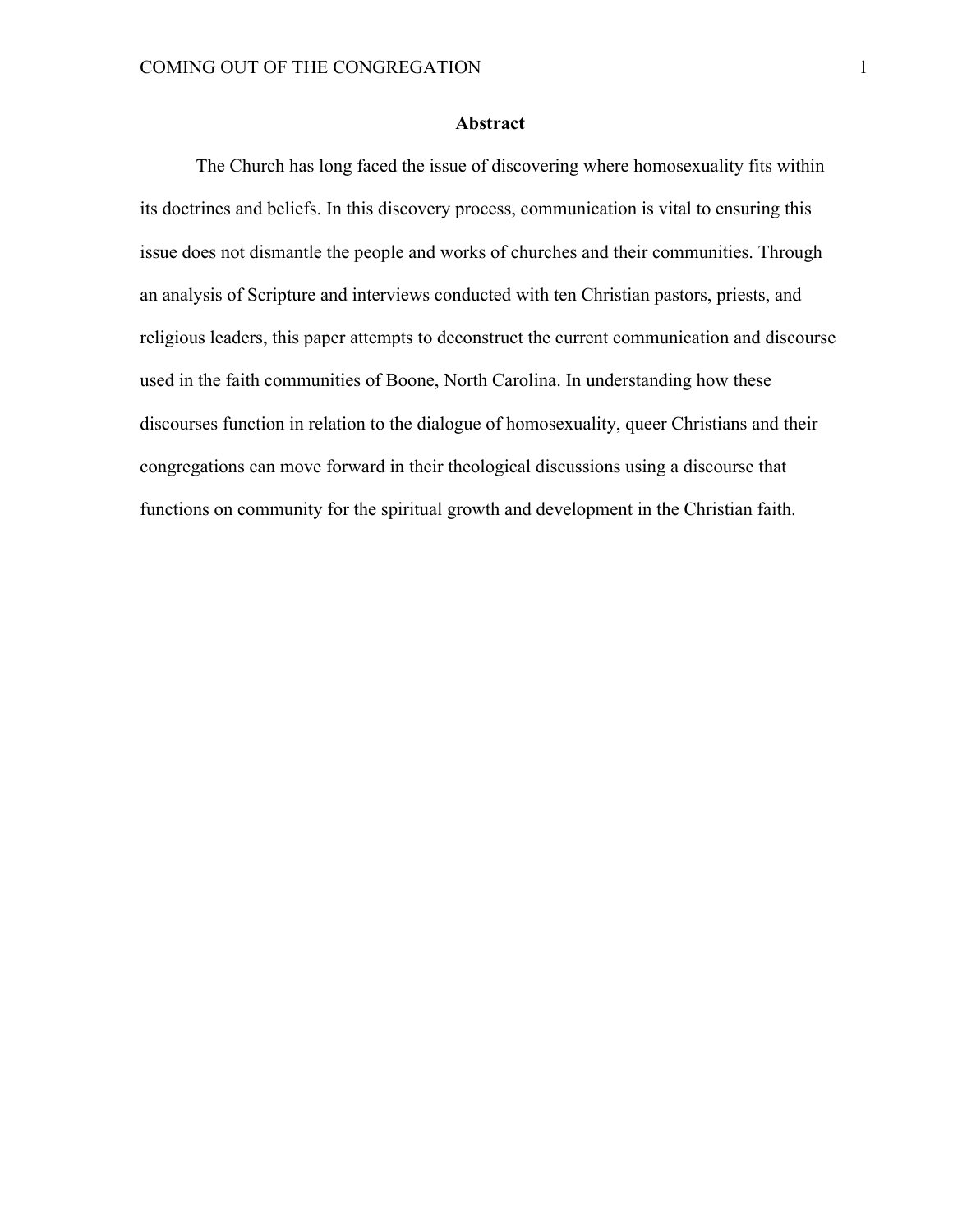#### **Introduction**

In a combined study by the United States Department of Health and Human Services, the Centers for Disease Control and Prevention, and the National Center for Health Statistics, 2.3 percent of Americans identified as lesbian, gay, or bisexual between the ages of 18 to 64 in 2013 (Ward, Dahlhamer, Galinsky, & Joestl, 2014). In a typical church congregation of 200 individuals, about five church members identify as queer and thus are impacted in the way that homosexuality is communicated by their church and faith. I was one of those five congregation members, and have heard that I will not inherit the Kingdom of God, I am sinful, and I am going to Hell. Not only is this harmful for those who identify as diverse sexualities, but for the congregations as a whole.

With different arguments of how homosexuality fits into the belief systems and covenants of the Church and Christianity, this paper seeks to uncover and understand the discourse which the Church uses to discuss homosexuality. While Scripture and the Bible factor heavily into this discussion, it does not seek to answer the question "Is homosexuality a sin?" Those arguments and cases, however, will be presented. The goal is rather to see how homosexuality is communicated, and in this particular examination, in the Boone Christian faith community. The first portion of the paper focuses on elements that exist in the discourse, such as Scriptural foundations, different arguments made by those in the Church and faith, as well as general attitudes and beliefs of the larger faith community. The second part of the paper will then focus on interviews conducted with church ministers, pastors, and leaders as they not only serve as Biblical and Christian experts on the issue, they also serve as opinion leaders for their congregations. These interviews were conducted with local Church leaders in Boone, North Carolina, and do not serve as a generalization of the entire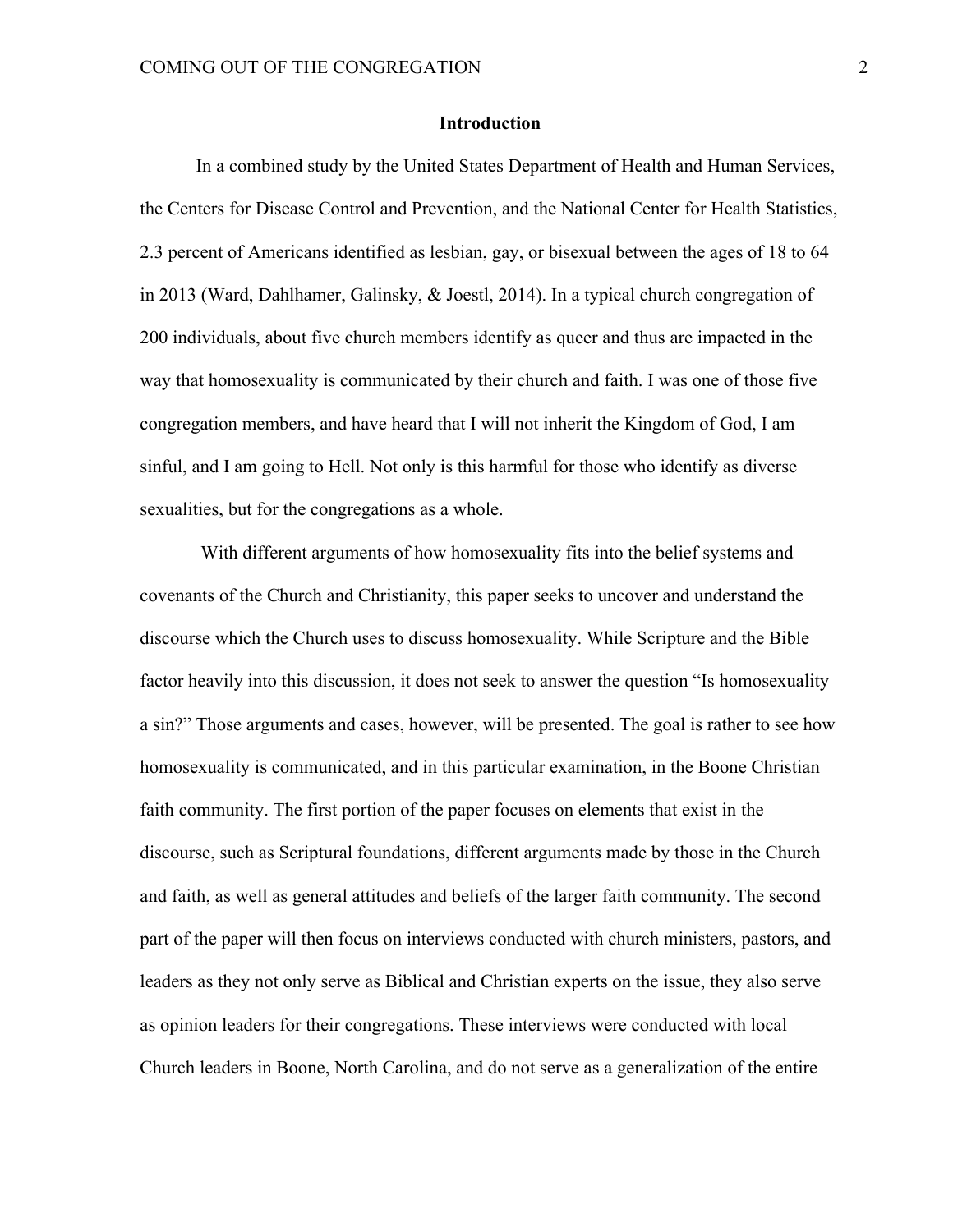Christian discourse of homosexuality, but rather as a limited, yet grounded, specific, and practical manifestation of that discourse at its current moment in 2016 in the Boone area.

Despite the hate that permeates media depiction of the Church, the discourse of the faith community—and especially of its leaders—tends to be one of community and conversation rather than condemnation as with such demagogues as the Westboro Baptist Church. While viewpoints of how homosexuality exists in the Christian community are a point of division in the discourse, the community itself seems fairly consistent across the Church leaders, regardless of denomination or set of beliefs. Despite these differences, the Church leaders I interviewed all want a community of love and support, so that these differences can be discussed openly and honestly, rather than behind closed doors of shame and hatred. Thus, in understanding the nature and intention of this universal community, heterosexuals and queer Christians can civilly and compassionately discuss sexuality in a way that is beneficial to all involved, talking with—rather than at—one another (Austin, 2016). The goal would be for us to, as author Wesley Hill puts it, "be spiritually adventuresome" (2010, p. 38).

As a gay Christian man, I embarked on this research with the thought of knowing a great deal yet at the same time knowing nothing. Though I do not wish to speak on the experiences of others, I know that my two identities of being gay and being a Christian have brought me closer to my faith and to becoming comfortable with myself. With this paper, it is my hope that I can illuminate this possibility for the entire congregation, so that a more productive, stronger conversation can occur for all sexualities.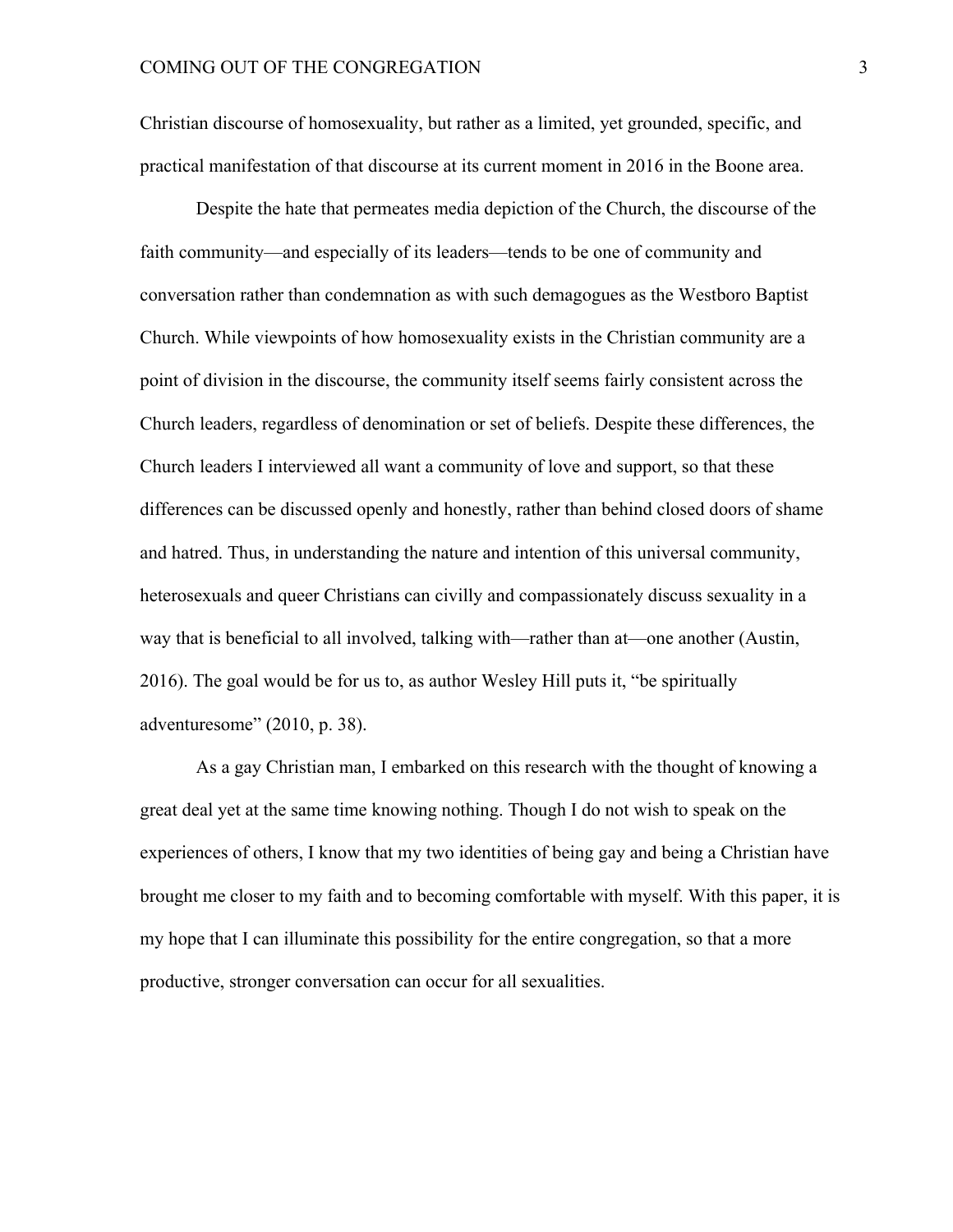#### **Background Information**

#### **Scripture and the Bible**

At the center of the homosexuality debate in the Church and Christian community is the Bible. Theological arguments stem from the interpretation of different passages of Scripture, as well as a holistic view of the Bible itself, for the moral acceptance and denial of homosexuality as both an attraction and a practice. This distinction is important. Many religious leaders and congregations have made a distinction between homosexuality as an attraction to members of the same sex or gender, versus a practice or lifestyle that is actively chosen by an individual. Religious leaders now see, for the most part, that the attraction itself is not sinful, but the active practice of acting on that attraction is sinful in nature (Allberry, 2014). There are three areas of the Bible that speak specifically about homosexuality, or mention homosexual activity: the Men of Sodom in Genesis, the Holiness Code in Leviticus, and the New Testament Ethics of Paul's Letters in 1 Corinthians, 1 Timothy, and Romans. While there are other Biblical arguments that look at the text as a whole, as well as different passages that present values and ethical standards, as to the communicative framework that permeates the conversation, my analysis focuses on the six Scriptural passages that directly mention homosexuality (Furnish, 1994).

The first direct mention of homosexuality in the Bible comes from Genesis 19:1-11, which deals with the destruction of Sodom and Gomorrah. The passage reads as follows from the New International Version:

The two angels arrived at Sodom in the evening, and Lot was sitting in the gateway of the city. When he saw them, he got up to meet them and bowed down with his face to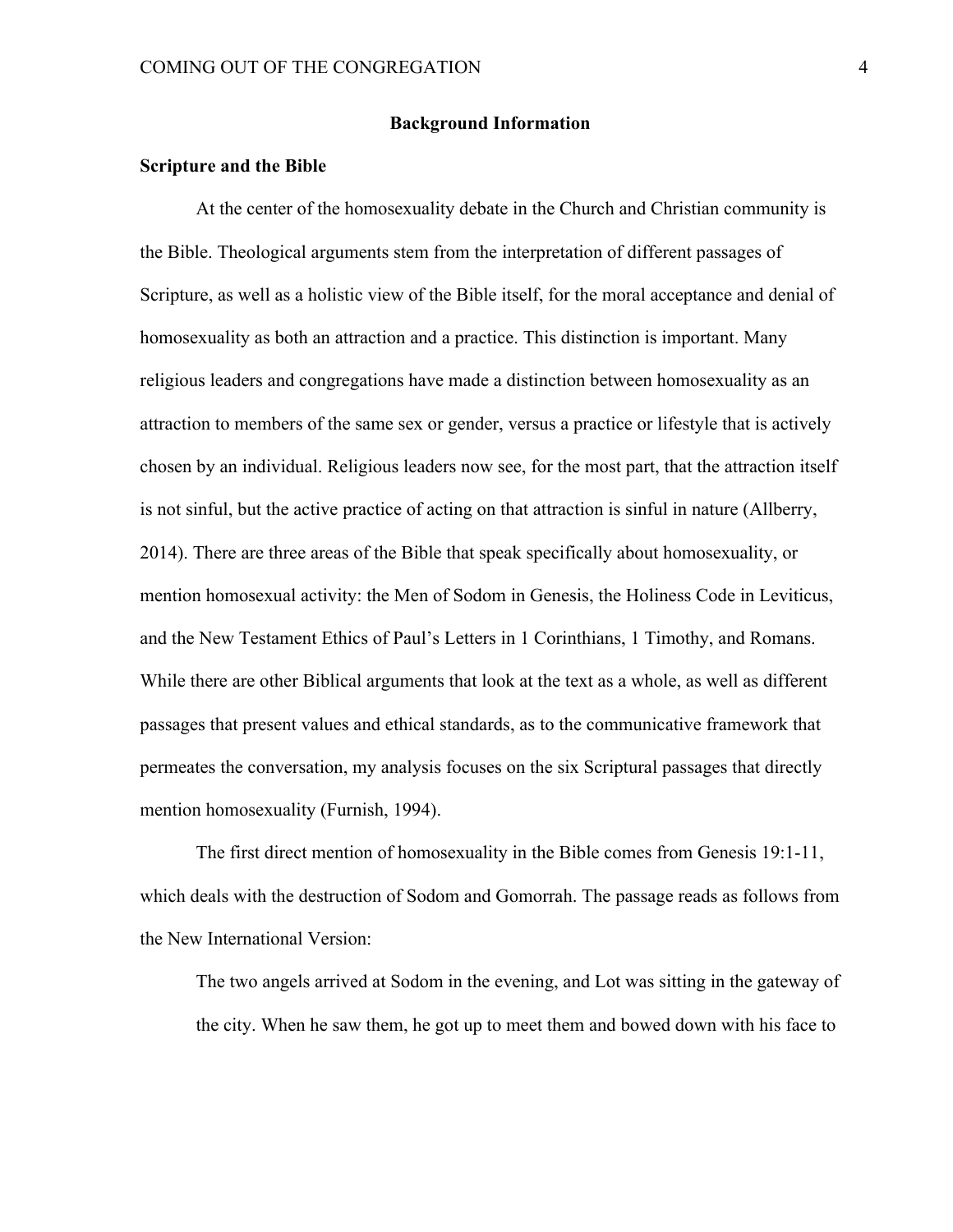the ground. 2 "My lords," he said, "please turn aside to your servant's house. You can wash your feet and spend the night and then go on your way early in the morning."

"No," they answered, "we will spend the night in the square."

3 But he insisted so strongly that they did go with him and entered his house. He prepared a meal for them, baking bread without yeast, and they ate. 4 Before they had gone to bed, all the men from every part of the city of Sodom—both young and old—surrounded the house. 5 They called to Lot, "Where are the men who came to you tonight? Bring them out to us so that we can have sex with them."

6 Lot went outside to meet them and shut the door behind him 7 and said, "No, my friends. Don't do this wicked thing. 8 Look, I have two daughters who have never slept with a man. Let me bring them out to you, and you can do what you like with them. But don't do anything to these men, for they have come under the protection of my roof."

9 "Get out of our way," they replied. "This fellow came here as a foreigner, and now he wants to play the judge! We'll treat you worse than them." They kept bringing pressure on Lot and moved forward to break down the door.

10 But the men inside reached out and pulled Lot back into the house and shut the door. 11 Then they struck the men who were at the door of the house, young and old, with blindness so that they could not find the door.

While this passage discusses sexual implications between men, theologians and scholars on both sides of the discussion conclude that the destruction of Sodom and Gomorrah is unrelated to homosexuality (Hays, 1994; Scanzoni & Mollenkott, 1994). The gang-rape scenario presented in the passage deals more with the wickedness of the city and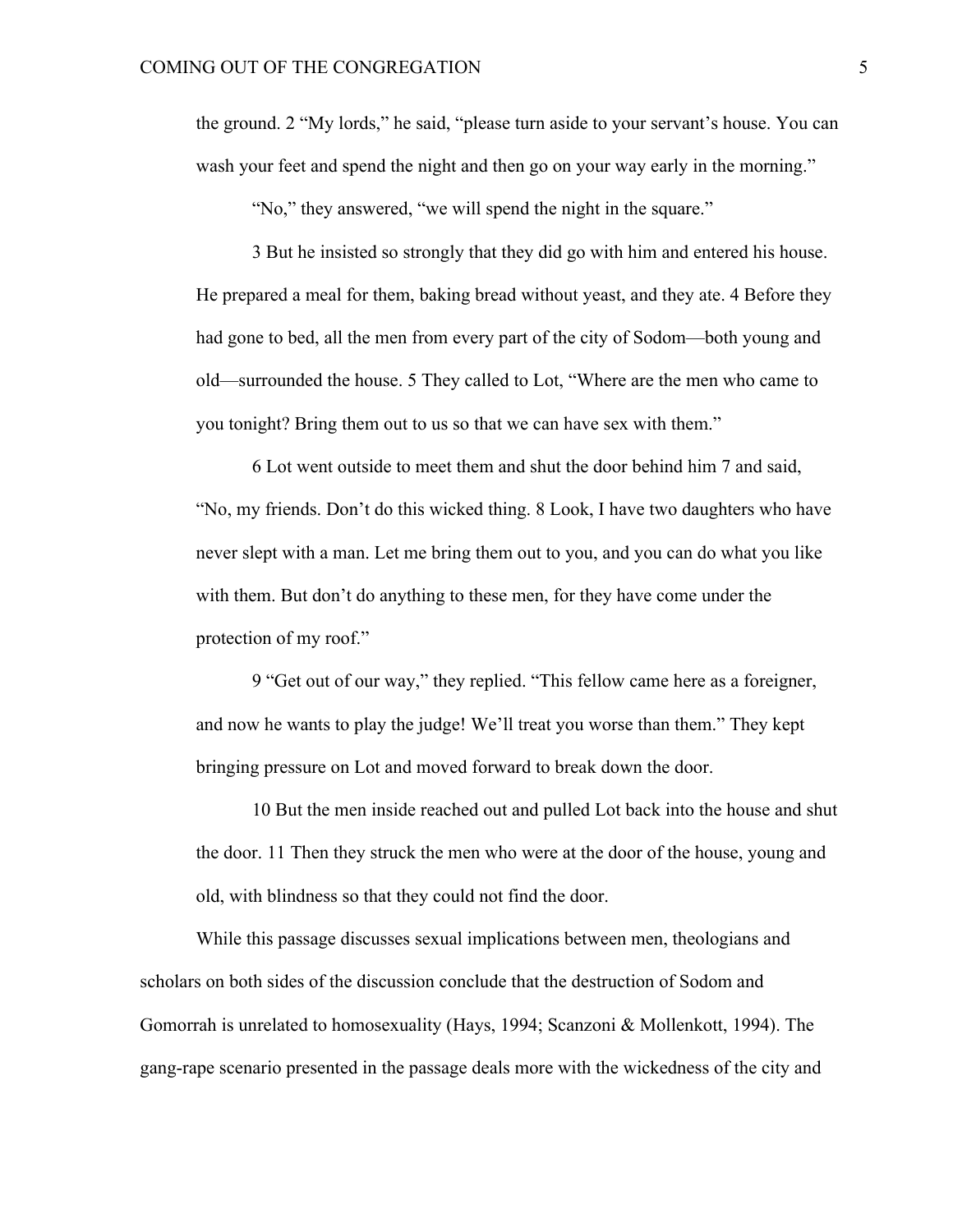#### COMING OUT OF THE CONGREGATION 6

its severe lack of hospitality among the people of Sodom to the visitors of Lot, in this case angels. The sin that actually brought about the destruction of the city is best described in Ezekiel: "This was the guilt of your sister Sodom: She and her daughters had pride, excess of food, and prosperous ease, but did not aid the poor and the needy" (Ezekiel 16:49). In fact, the only reference to this passage being related to sexual misconduct of any kind in the biblical tradition rests in an obscure reference in Jude 7 (Hays, 1994, p. 5). The remaining passages that discuss Sodom and Gomorrah's fall all center around hospitality, whether it is the passage in Ezekiel, Matthew 10:12-15, its parallel in Luke 10:10-12, or even Jude 7. God's wrath was shown due to the violent and inhospitable nature of the men threatening the angels. The passage in the Greek text mentions that every last man in Sodom "went after strange flesh," yet this is not in reference to a desire to have sex with other men, as this is rather an allusion to the nature of Lot's guest, who unbeknownst to everyone but themselves, are angels disguised as men. The sin does not involve men violating other men, but rather mortals violating the immortal (Furnish, 1994, p. 20). The story of Sodom and Gomorrah, thus, does not relate to the larger discussion of homosexuality as it is directly related to neither homosexual attraction nor homosexual action.

One of the most common Scripture passages used in the argument for homosexuality as a sin comes from the Holiness Code in Leviticus. These two passages are part of two sections of these laws, the first addressing unlawful sexual relations and the second with punishments for sin. The first passage in question is as follows from Leviticus 18:22: "Do not have sexual relations with a man as one does with a woman; that is detestable." The second passage comes from Leviticus 20:13 and has to do with punishment for sins: "If a man has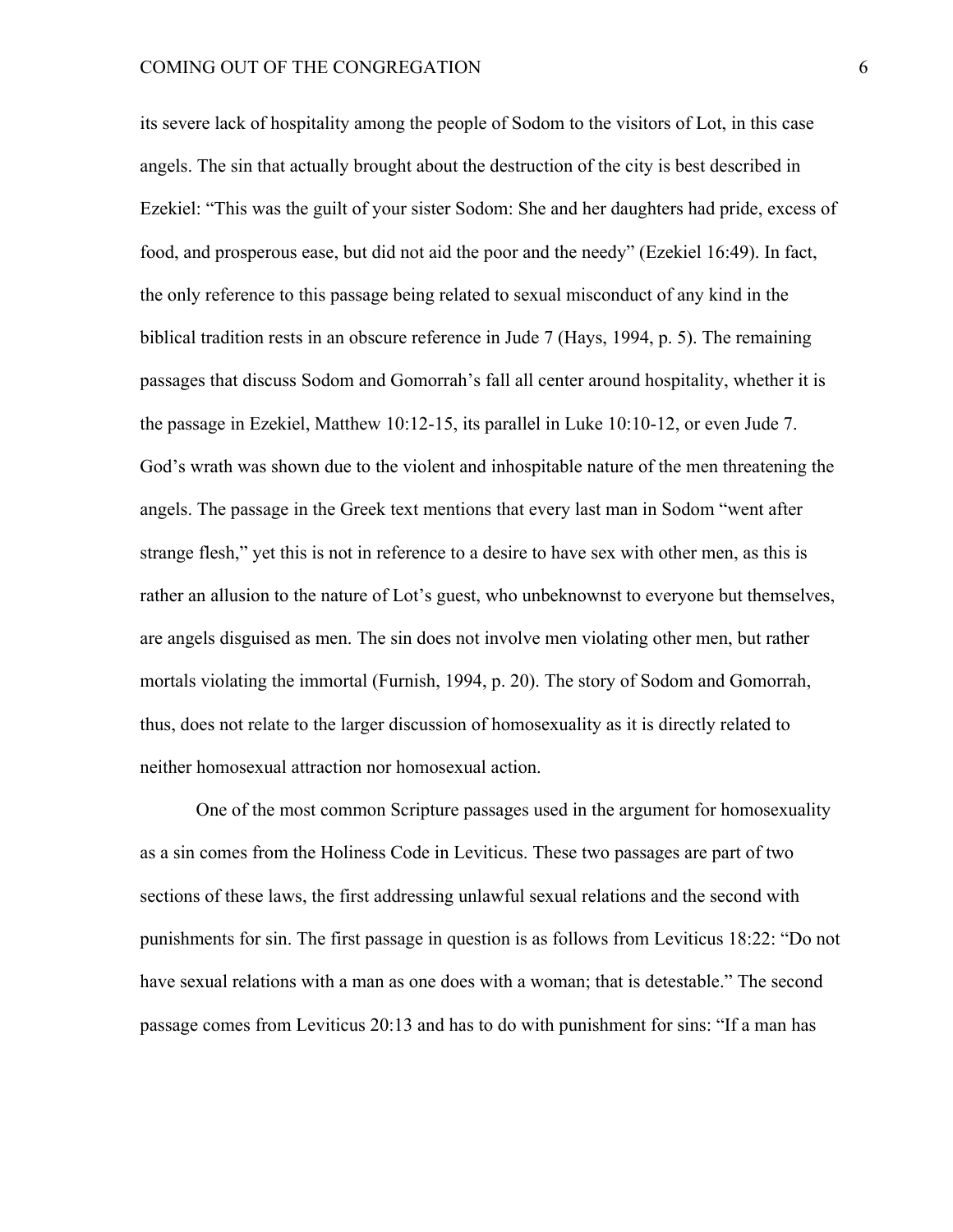sexual relations with a man as one does with a woman, both of them have done what is detestable. They are to be put to death; their blood will be on their own heads."

Due to the directness of the text in Leviticus, it has been the easiest to point to in terms of an explicit prohibition of male homosexual intercourse. An understanding of Leviticus, however, is needed to understand how these two passages exist in the larger framework of the book. Leviticus outlines a Holiness Code, which is comprised of morality law and purity law. Ritual purity law addressed the concerns of that time, and is largely disregarded or considered obsolete by the church, such as dietary restrictions, wearing cloth of different fabrics, and circumcision. Then there is morality law, which deals with acts that are more steadfast by nature, such as incest and adultery. The question then rises of where the two references to homosexual intercourse fit, is it under morality or purity law? The challenge of this question is to reconcile ritual purity laws from the moral laws that guide the new, modern community of Jesus's followers as opposed to the traditional norms of Israel (Hays, 1994). In order to understand the difference, purity must be understood in its traditional context. Purity, in fact, had to deal with literal cleanliness, in that it is in literal opposition to physical pollution or uncleanliness. This can be seen with some of the more obvious purity codes, such as breeding animals "with a different kind," sowing a field "with two different kinds of seeds," or wearing a piece of clothing "made of two different materials" (Leviticus 19:19). The original piece is operating outside of its role in its relation to another, and is thus polluted or defiled. When placed in the context of male-male intercourse, the idea of physical uncleanliness makes sense under traditional understanding, or perhaps lack thereof, of human sexuality. If a man were to lie with another man as he does a woman, one partner's maleness is compromised according to the ancient Hebrew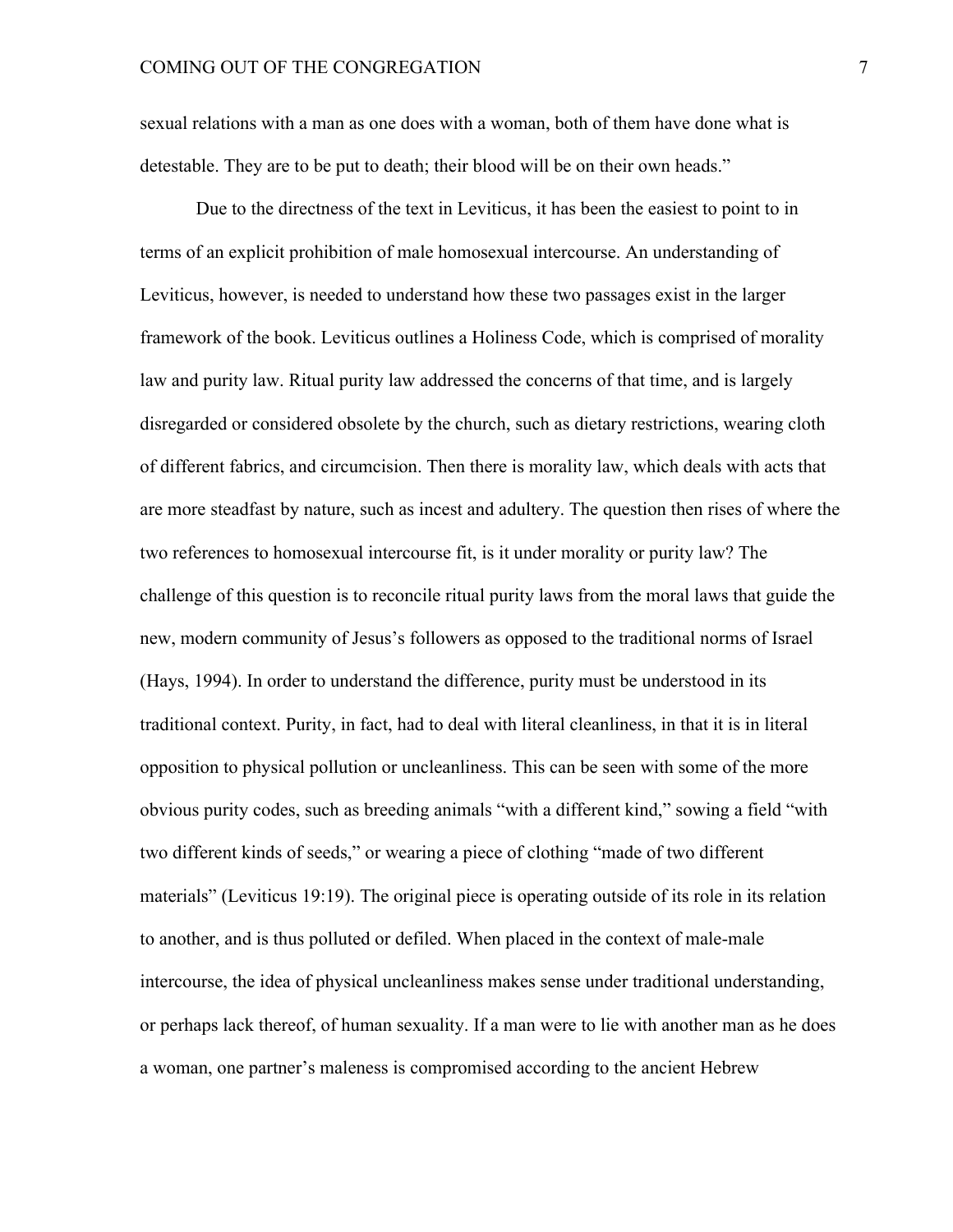#### COMING OUT OF THE CONGREGATION 8

conception. The man would no longer be an unblemished, or clean, specimen of his kind. The part, however, cannot exist without the whole. Since one is then defiled, the act itself as well as the other man—is equally defiled. In taking the role of the female in that instance, one man becomes polluted and physically unclean, leading to the prohibition's total and absolute nature, no matter the circumstances (Furnish, 1994). Hence the motives for the act are not treated as a morally significant factor in the view of the laws (Hays, 1994).

The second part of the context deals with the traditional viewpoint of semen and blood in Leviticus, in that they were viewed as vastly important in creating and sustaining life, and are thus treated strictly in their proscriptions. It is interesting that priestly writers of the same era use the same word, "abomination," when describing menstruating women, as they do for homosexual acts (Spong, 1988, p. 145). Emission of semen outside of creating children similarly rendered men unclean, even in the event of nocturnal emission as stated in Deuteronomy 23:10. A homosexual act between two men can be seen as a misuse of semen under ritual purity standards (Scanzoni & Mollenkott, 1994, p. 65). Under this framework of contextual, traditional purity and sexuality, homosexuality as understood during the timeframe of Leviticus was detestable as described in the text. Yet the modern understanding of homosexuality and sexuality itself has shifted. During Levitical times, as well as later during Paul's writings, heterosexuality was the only sexuality, in that everyone was born heterosexual. This is not representative of our current understanding of sexuality. In comparison with the more blatant purity codes, a man does not lose his manliness in a homosexual relationship, just as a piece of fabric does not lose its own self when met with another. I would then categorize the two references of homosexuality in the passages as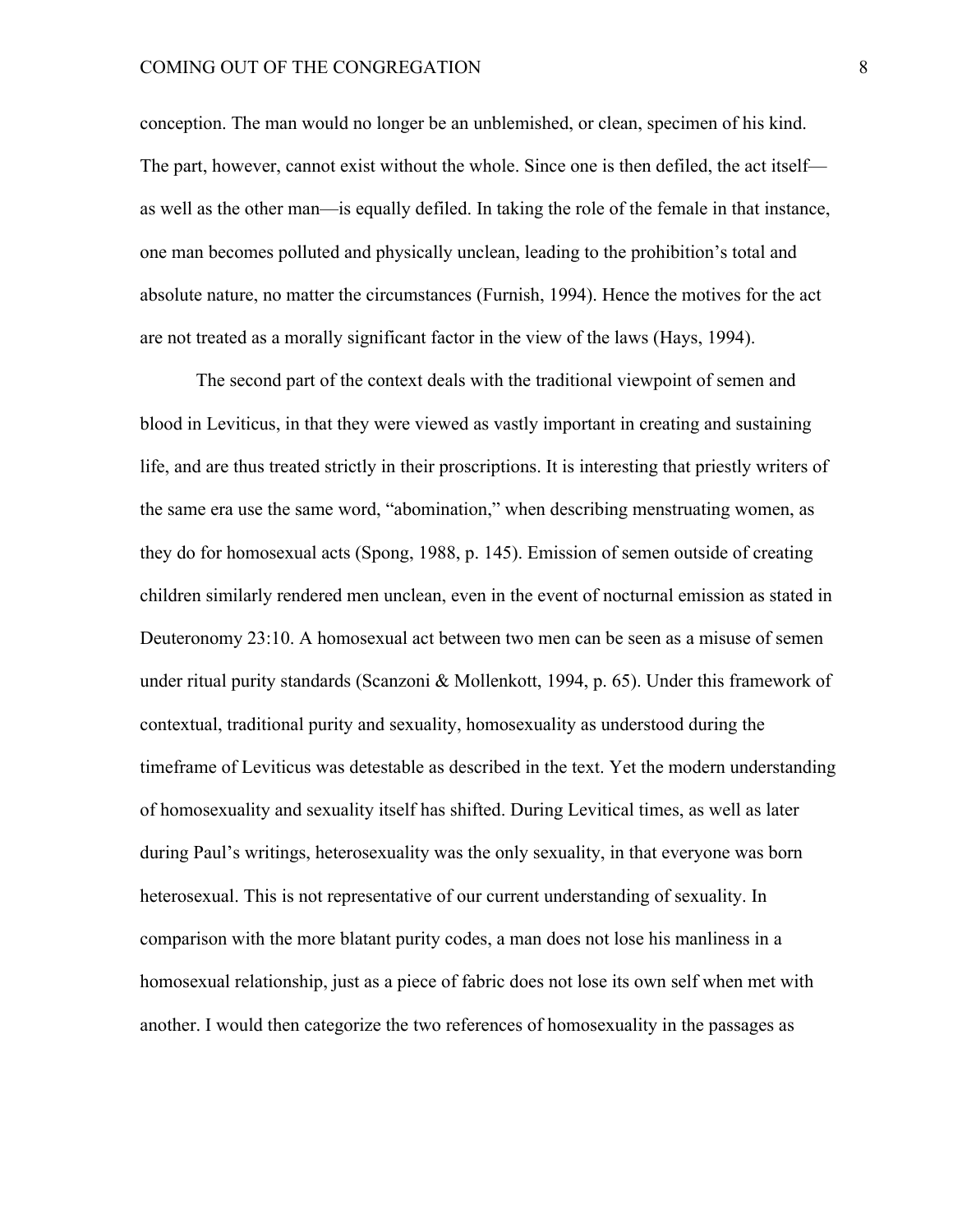purity laws, as the traditional understanding of physical cleanliness and sexuality does not align with today's understanding of them.

Then there is the New Testament, where homosexuality is discussed in Paul's Letters. In 1 Corinthians 6, Paul, who is writing his letter to the people of Corinth, became frustrated with their belief that they had risen above the morality rules of the past. In writing the letter, Paul asks the Corinthians the rhetorical question, "Do you not know that wrongdoers will not inherit the kingdom of God?" (Hays, 1994, p. 6). Paul then gives a list of those wrongdoers who will not inherit the kingdom: "Do not be deceived: neither the sexually immoral nor idolaters nor adulterers nor male prostitutes nor homosexual offenders 10 nor thieves nor the greedy nor drunkards nor slanderers nor swindlers will inherit the kingdom of God" (1 Corinthians 6:9-10). In a similar list in 1 Timothy, Paul writes that the laws were written for "the lawbreakers and rebels, the ungodly and the sinful, the unholy and irreligious; for those who kill their fathers or mothers, for murderers, 10 for adulterers and perverts, for slave traders and liars and perjurers—and for whatever else is contrary to the sound doctrine 11 that conforms to the glorious gospel of the blessed God, which he entrusted to me" (1 Timothy 1:9-11).

When examining the original language used in 1 Corinthians, male prostitutes is translated from the word malakoi while homosexual offenders stems from the Greek word arsenokoitai. These two words, and their translations, have an interesting history in the text, which then impacts their interpretation and understanding on the issue of homosexuality. To reiterate, the writers of these books did not understand the concept of homosexuality, or sexuality itself, that we have today (Scanzoni & Mollenkott, 1994, pp. 73-74). Thus, the translation is difficult to accurately pin down in terms of this understanding. The first word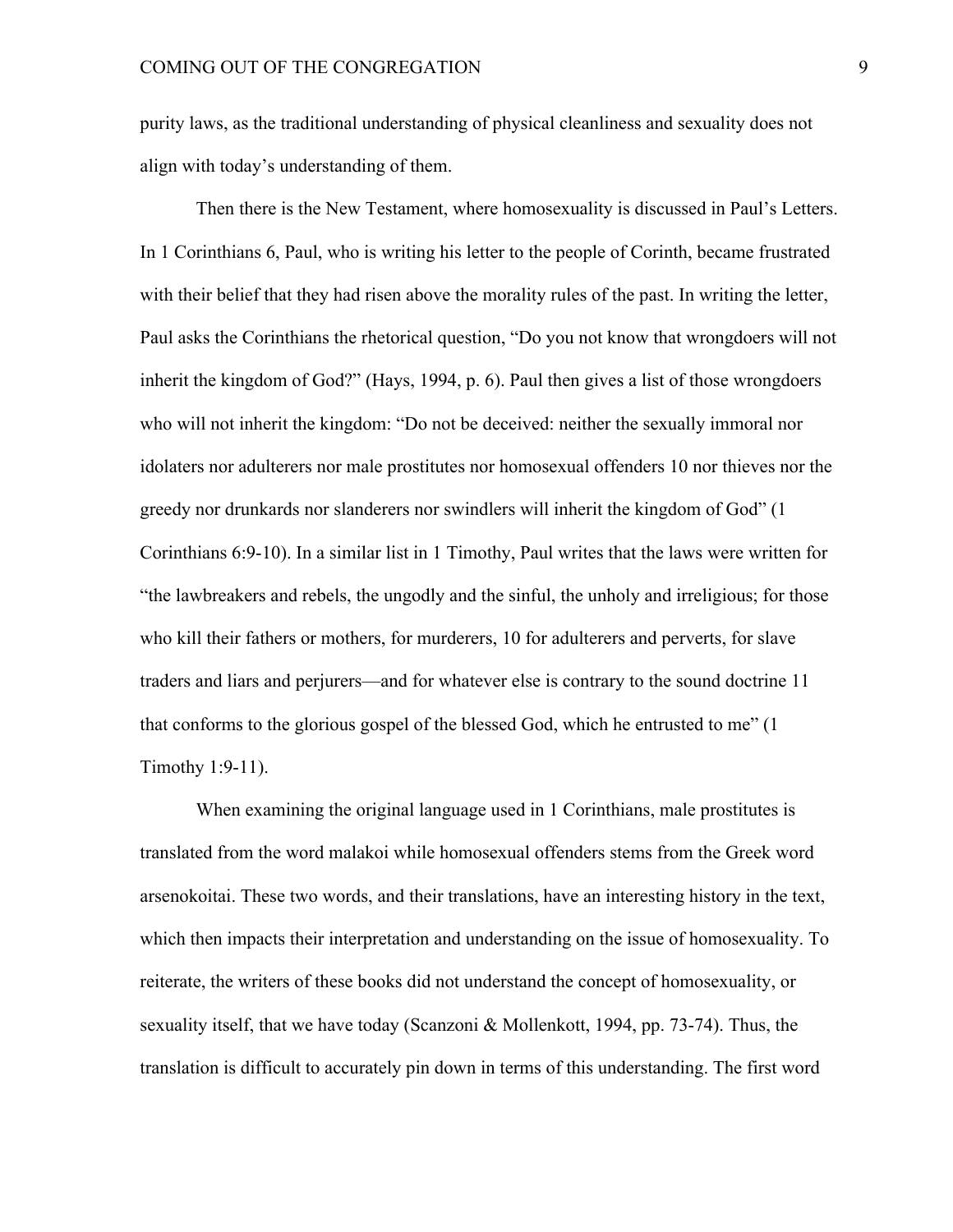used, malakoi, was a pejorative term in Hellenistic Greek slang to describe passive partners, often young boys, in homosexual, or rather same-sex, activity. It is literally translated as "soft ones." In this, the echoes of the Old Testament and purity codes are found. This is also true with the second word, arsenokoitai. Arsenokoitai is not found in any existing Greek text following 1 Corinthians, leading scholars to argue over the meaning of this uncertain word. One possible theory argues the word is derived from the Hebrew phrase *mishkav zakur*, or "lying with a male," that is lifted from the Holiness Code in Leviticus. Under this theory, Paul is recognizing and, more importantly, affirming the Levitical law against homosexual acts (Furnish, 1994, p. 24). The word is similarly used in 1 Timothy in its list of the "lawless and the disobedient" in a way that similarly presupposed and affirms the Levitical law (Hays, 1994, p. 7). Recent theological scholarship has evolved on the translation of these words, as some scholars now interpret original Greek as condemning sexual abuse, rather than a blanket condemnation of homosexual orientation or love (Scanzoni & Mollenkott, 1994, p. 76).

The modern history of this evolution began between 1946 and 1956, where the translations of malakoi and arsenokoitai changed from "effeminate" and "abusers of themselves and mankind" to "homosexuals." The intent of the change seems to be focusing on a particular type of practice, that of homosexuality, being deplorable, whereas the original language made no reference to sexual orientation. The text made several evolutions over the next fifty years, and has since ended with the most recent New Revised Standard Version (NRSV) printing male prostitutes" and "sodomites" and the New International Version printing "male prostitutes" and "homosexual offenders" as the translations, as shown in the above passage. Though these translations have also included translations of "men who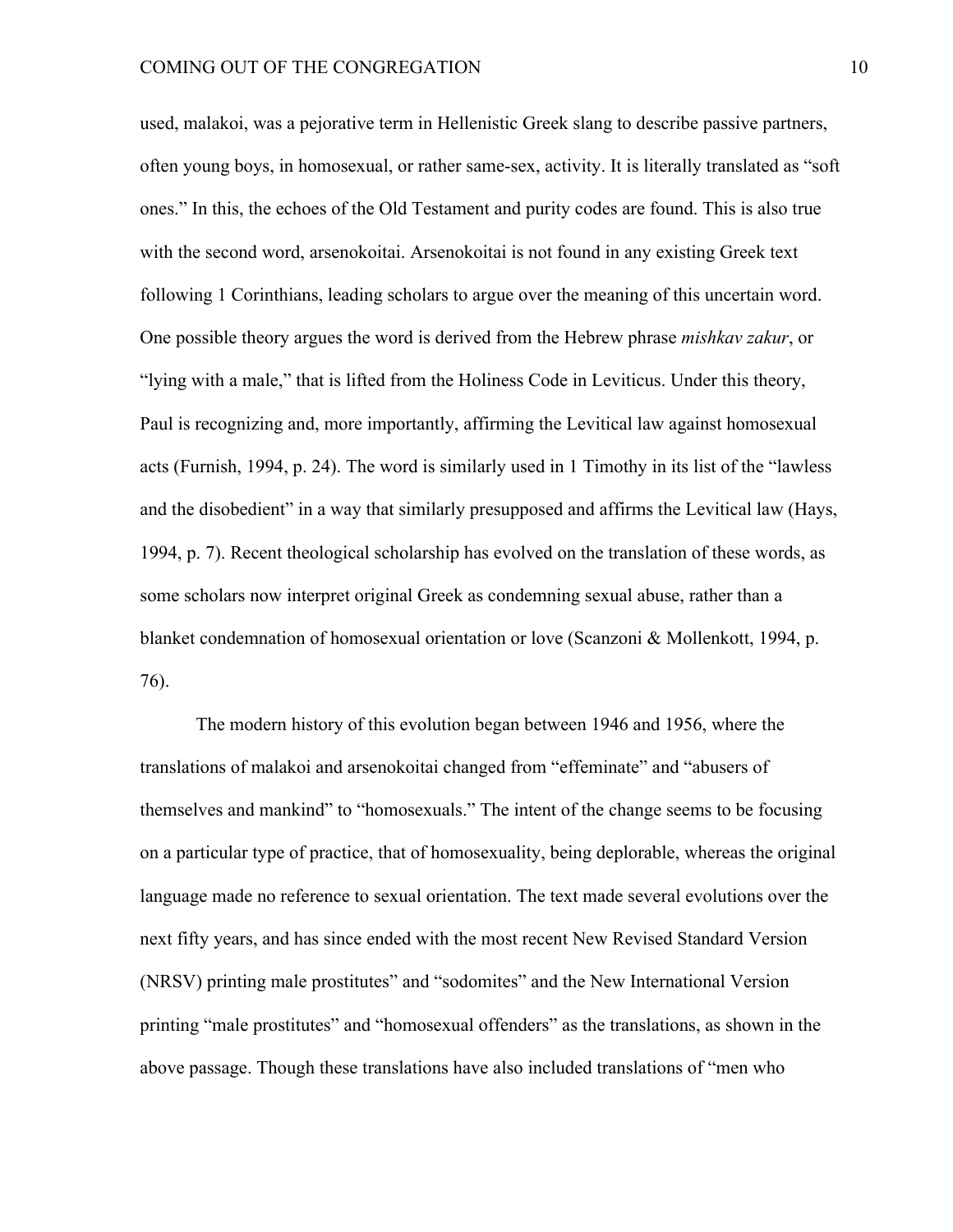practice homosexuality" in the English Standard Version, "homosexuals" and "sodomites" in the New King James Version, as well as other versions that translate it as "men who have sex with men." The King James Version is still the most popular translation used in the United States, following the New International Version, and then the New King James Version (Ong, 2016). These shifts in translation, the different versions of translation, their overall meanings, as well as the reference to young boy prostitutes are the main issues facing interpretation and discussion of 1 Corinthians and its place in the homosexual discussion. Historian John Boswell argues that Paul is speaking of these young prostitutes taking an active role in sexual intercourse, whether it is with a male or female partner. Therefore, it is not so much about divergent sexuality, but the sexual abuse or exploitation of individuals, as prostitution and sexual dealings with young boys and men were commonplace in the era Paul was writing in (Scanzoni & Mollenkott, 1994). With such little context in the original meanings of these words, as well as the fact that there was no psychological conception of homosexuality during Paul's writing, it is difficult to clearly state 1 Corinthians and 1 Timothy directly addressed homosexuality.

The final direct reference to homosexuality is in Romans, and is considered the most crucial text for Christian ethics concerning homosexuality. Since these verses are the only in the New Testament to place condemnation of homosexual behavior in an explicitly theological context which includes gay men, lesbians, or those of differing sexualities, it has continued to be one of the more prominent passages of Scripture in the homosexual conversation (Hays, 1994). The following is from Romans 1:18-32:

18 The wrath of God is being revealed from heaven against all the godlessness and wickedness of people, who suppress the truth by their wickedness, 19 since what may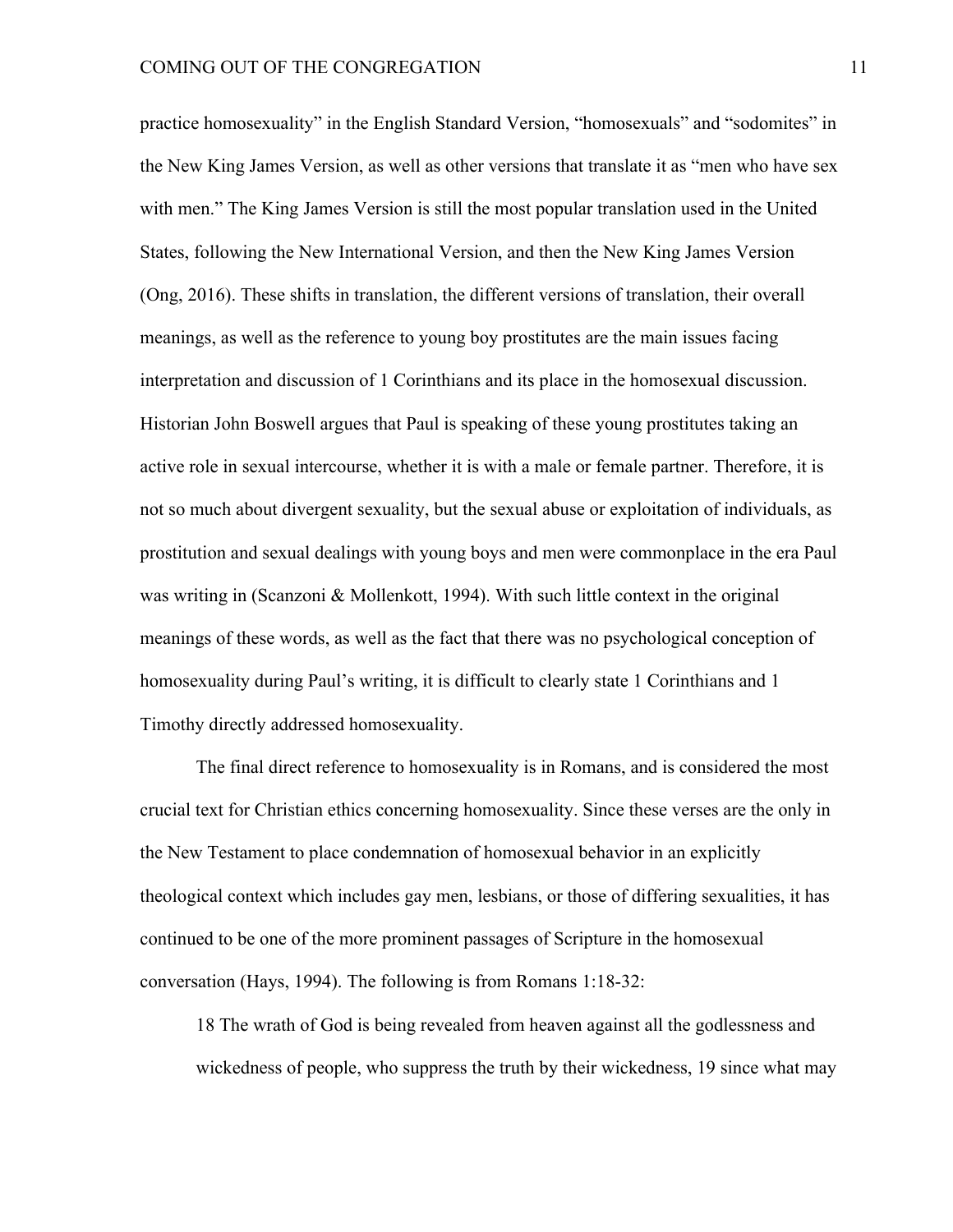be known about God is plain to them, because God has made it plain to them. 20 For since the creation of the world God's invisible qualities—His eternal power and divine nature—have been clearly seen, being understood from what has been made, so that people are without excuse.

21 For although they knew God, they neither glorified him as God nor gave thanks to him, but their thinking became futile and their foolish hearts were darkened. 22 Although they claimed to be wise, they became fools 23 and exchanged the glory of the immortal God for images made to look like a mortal human being and birds and animals and reptiles.

24 Therefore God gave them over in the sinful desires of their hearts to sexual impurity for the degrading of their bodies with one another. 25 They exchanged the truth about God for a lie, and worshiped and served created things rather than the Creator—who is forever praised. Amen.

26 Because of this, God gave them over to shameful lusts. Even their women exchanged natural sexual relations for unnatural ones. 27 In the same way the men also abandoned natural relations with women and were inflamed with lust for one another. Men committed shameful acts with other men, and received in themselves the due penalty for their error.

28 Furthermore, just as they did not think it worthwhile to retain the knowledge of God, so God gave them over to a depraved mind, so that they do what ought not to be done. 29 They have become filled with every kind of wickedness, evil, greed and depravity. They are full of envy, murder, strife, deceit and malice. They are gossips, 30 slanderers, God-haters, insolent, arrogant and boastful; they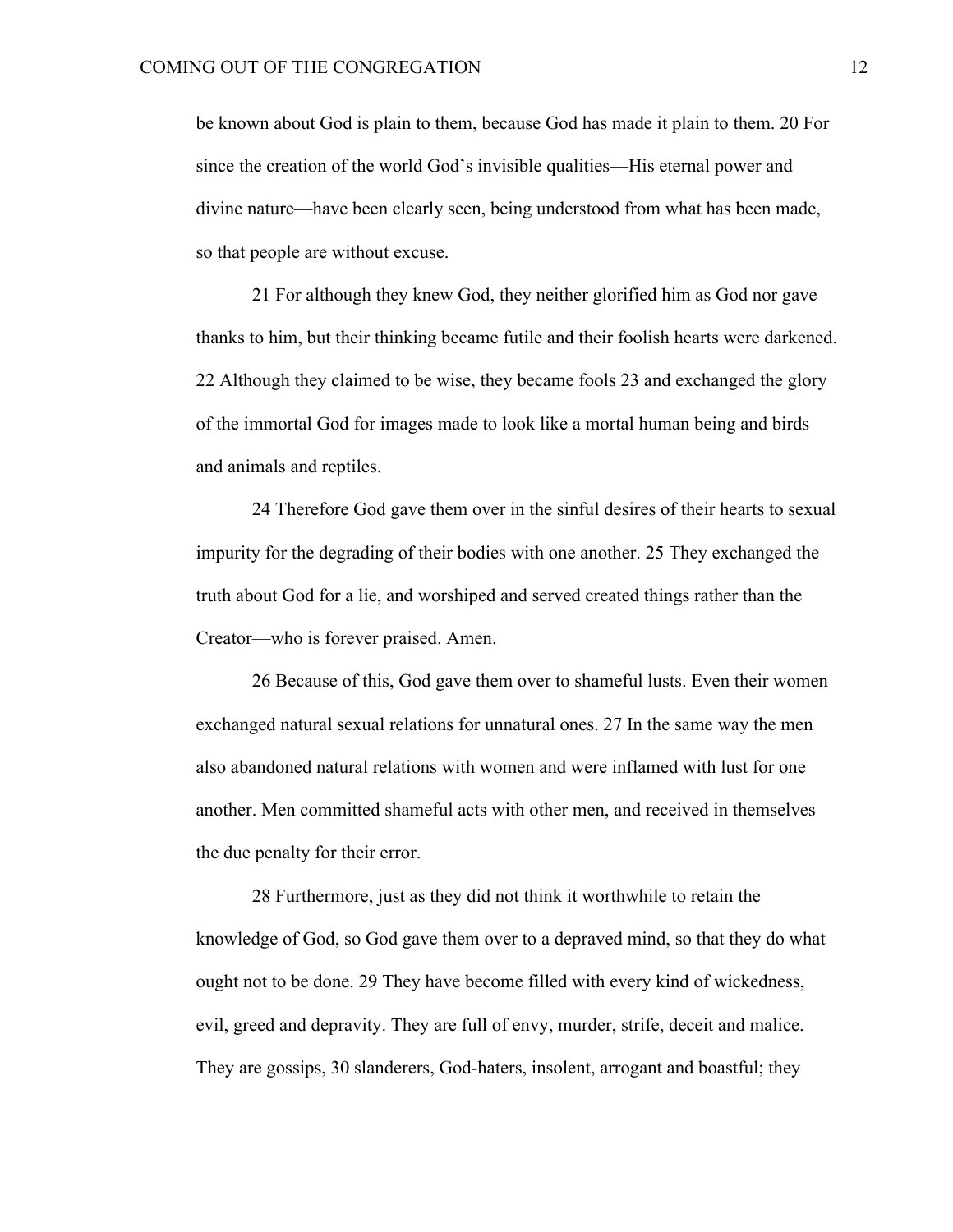invent ways of doing evil; they disobey their parents; 31 they have no understanding, no fidelity, no love, no mercy. 32 Although they know God's righteous decree that those who do such things deserve death, they not only continue to do these very things but also approve of those who practice them.

The purpose of chapters 1 and 2 of Romans is not to set aside a category for the worst kinds of sinners, nor is it a code of sexual ethics or warning of God's judgement against those who are guilty of these particular sins. The aim of these chapters, rather, is to offer a diagnosis of the disorderly human condition in relation to the glory of God. The association between idolatry and homosexual acts seen in the Old Testament is reflected in the Romans passage, again demonstrating Paul's understanding and reinforcement of the old laws. One interpretation is viewing homosexuality as a human phenomenon, and is thus a consequence of God's decision to give up on his rebellious creatures to follow in their own futile thinking and desires, and is not a provocation for the wrath of God. Rebellious creatures refer to those individuals who have rebelled God's ideal of how humans are meant to act; those individuals who have used the gift of free will against their Creator. This is the connection with idolatry, in that individuals follow their lusts and desires rather than following God and His teachings. Paul treats all homosexual acts and activities as evidence of humanity's tragic confusion and alienation from God the Creator. Yet in Hay's (1994) argument for homosexuality as a sin, he adds that self-righteous judgement of homosexuality is just as sinful as the homosexual behavior itself. In looking at the context of homosexuality in the passage, however, it is ultimately framed in this idea of lust and desire. Lust and desire are the idols that homosexuals worship over God. In following these idols, one turns away from acknowledging God. The denunciation of idolatrous people fits here, yet the language is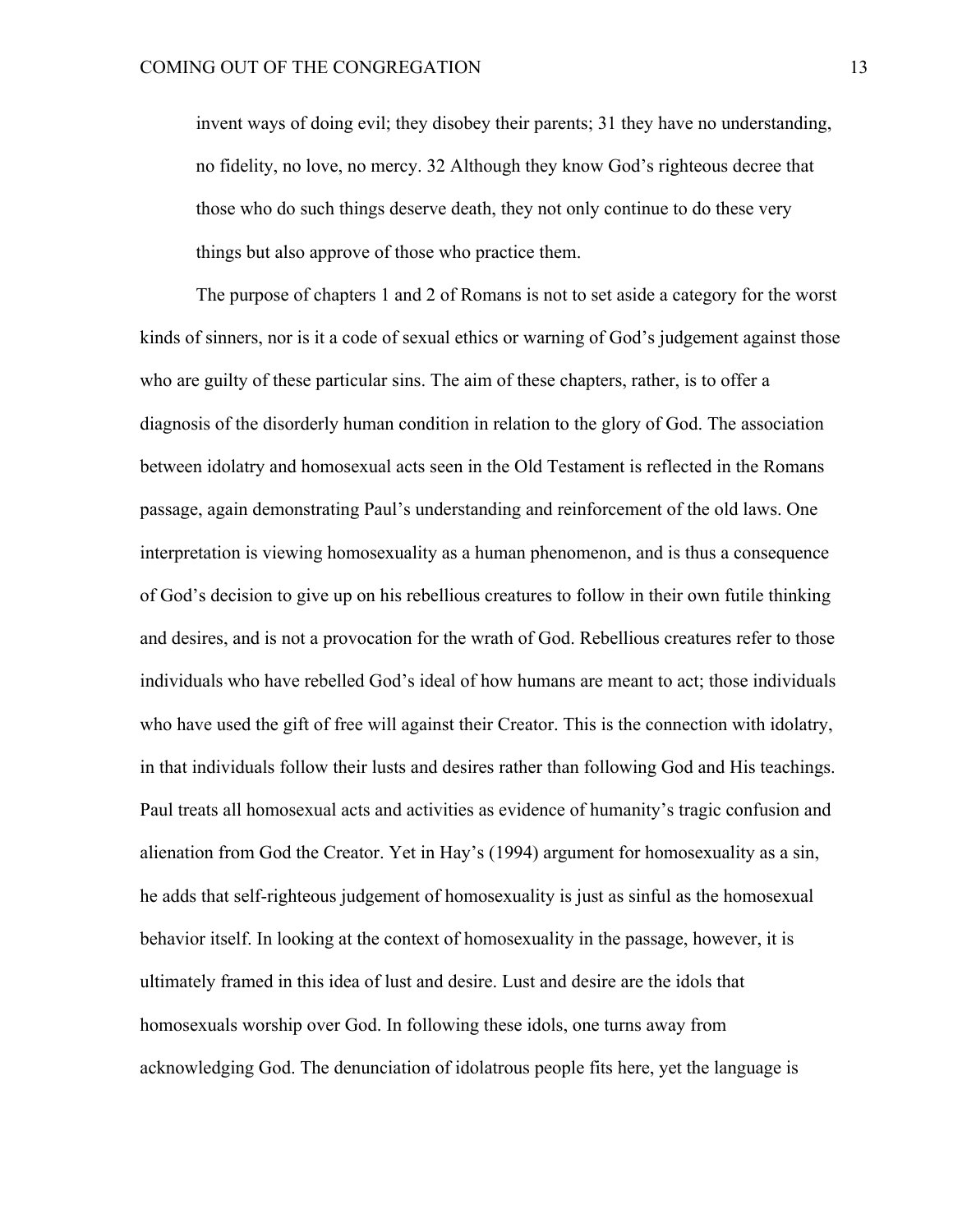ultimately not reflective of a sincere Christian homosexual relationship. If a Christian individual wants to devote themselves to and follow Christ, while at the same time they are, for unknown reasons, attracted to individuals of their same gender—not because of lust, but due to a sincere, heartfelt love—then the language of idolatry or destructive desires of forgetting God's existence are not in question. It would then seem that instead of homosexuality in terms of mere action, Paul is discussing sexual activity in terms of idolatry and lust, which is possible regardless of sexuality. Paul was writing during a time when homosexual practices involved adultery, with men having a wife with a young male lover on the side. These young male lovers, which largely took the form of prostitution, were commonplace. The issues then described in Romans were not ones of homosexuality and heterosexuality, but the understanding of the abuse of society, sex, and power during that time (Scanzoni & Mollenkott, 1994). Ultimately, all of the references to homosexuality in the Bible presume that it is wrong or sinful, yet no specific arguments are presented that explain why they are wrong. These reasons are instead inferred from the literary, cultural, and theological context of the ancient Israeli or Hellenistic-Jewish time period from which they originated. Paul was writing in a time where homosexuality was seen as "unnatural" by many cultural leaders and critics of the time. Homosexuality was seen as unnatural because the assumption was that people were heterosexual and heterosexual only, and naturally only attracted to members of the opposite sex. Defying the natural makeup of our beings would then go against God, as we return to the language of lust as an idol (Furnish, 1994).

Yet reaching outside these direct references, discussion of Jesus is rare in the literature analyzing homosexuality in the Bible. This is perhaps because Jesus never discusses homosexuality in any of the Synoptic Gospels, which are comprised of Matthew,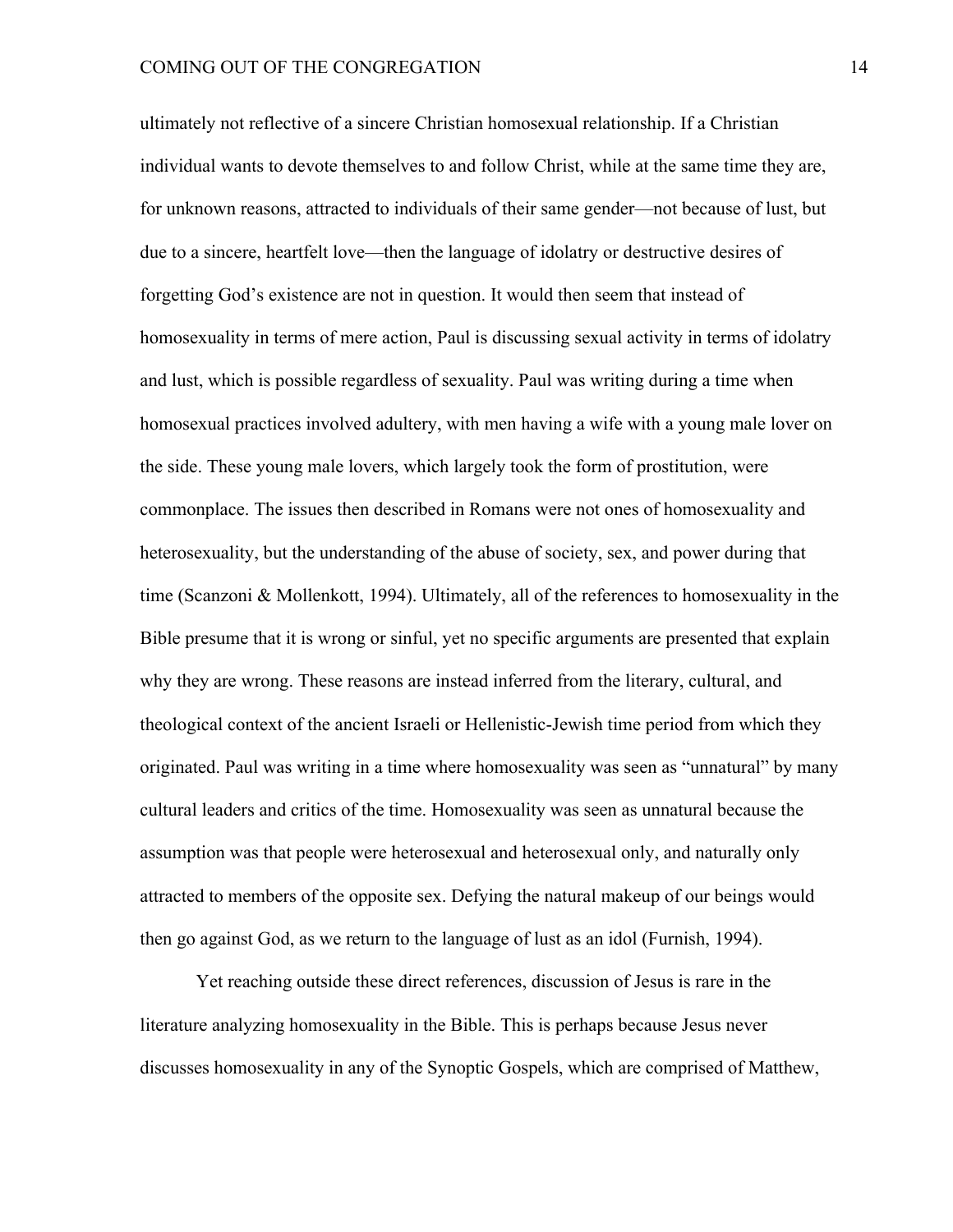#### COMING OUT OF THE CONGREGATION 15

Mark, and Luke. Though Jesus was silent on the issue of homosexuality, this does not mean he didn't have anything to say about it. It does suggest, however, that Jesus did not think it of vital importance to his church that preserved and applied his sayings (Furnish, 1994, p. 23). Yet in a content analysis of the Synoptic Gospels, looking at what Jesus directly stated, the subject Jesus discussed the most was the kingdom, which included its nature, entrance requirements, and nearness. This accounted for over ten percent of Jesus's voice in the Bible. Interestingly enough, Jesus discussed other topic areas that border the issue of homosexuality as presented in their direct references: 4.3 percent of Jesus's teachings dealt with Hell and judgement, a little over one percent concerned marriage and divorce, and 4.82 percent dealt with hypocrisy (Smith J. E.). These topics and teaching moments seem like prime spaces to discuss homosexuality in his church, and yet not once does Jesus refer to tradition Jewish Holiness Codes nor the status of homosexuality in his church. While it is difficult to determine where Jesus's tenants towards homosexuality stand, it seems that homosexuality was nowhere near the focus of his teachings or his church.

Again, we see that context matters, and that the current understanding of homosexuality matters in this discussion. It is under these different interpretations that civil discourse has become angry, hyperbolic, and divisive. It is difficult to have discussions of inerrancy when one could be discussing a passage that has "men who have sex with men" and another that says "effeminate." Scripture provides its audience access to what Furnish (1994) describes as the apostolic witness of faith, wherein the community of believers discovers the norms under which appropriate Christian faith and conduct, including sexual conduct, can be found. If Scripture provided a clear cut answer on issue of homosexuality, the norm would easily be discovered and followed. Yet given the evidence, it seems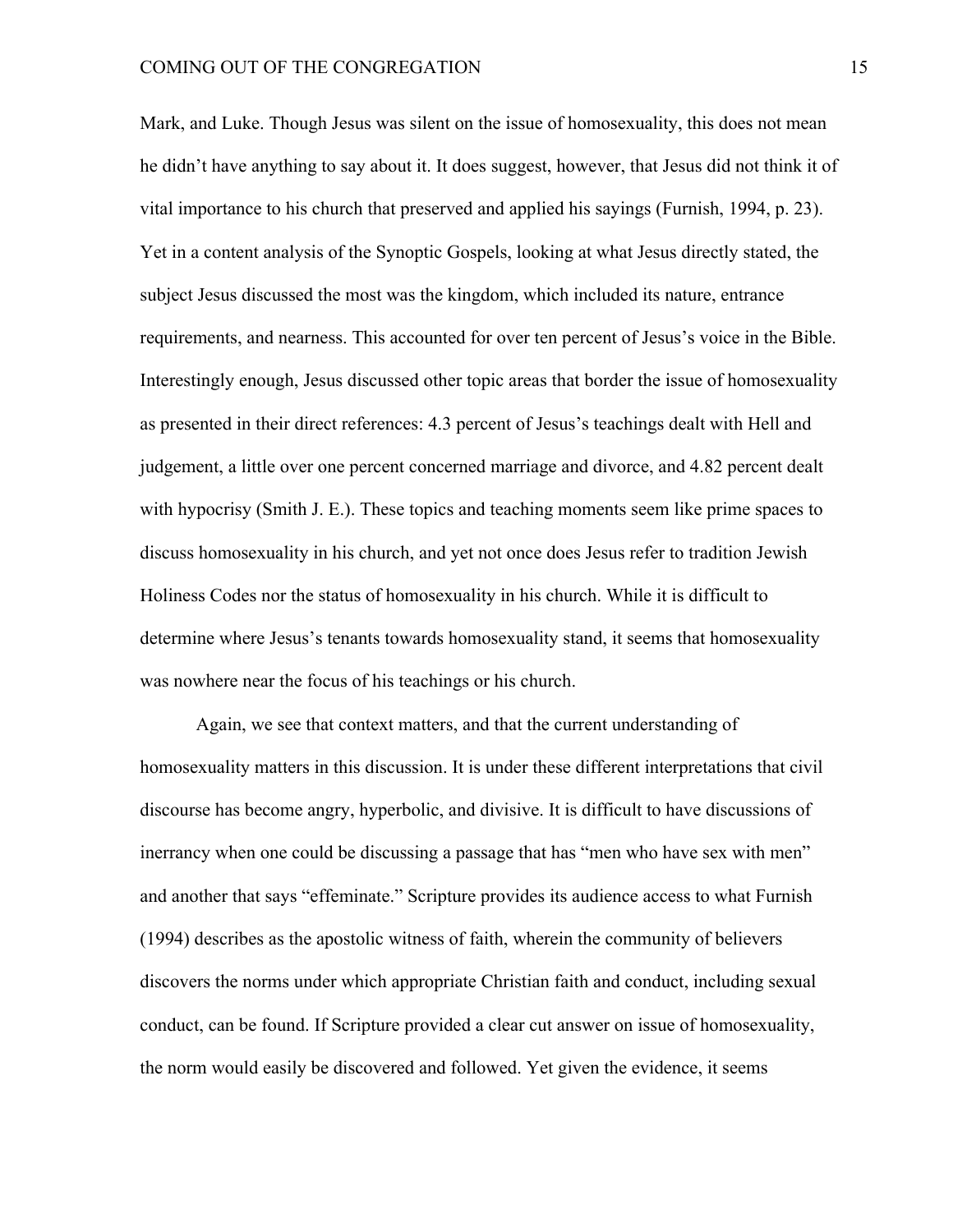#### COMING OUT OF THE CONGREGATION 16

Scripture does not clearly address homosexuality or homosexual practices as we now understand them (Furnish, 1994, pp. 32-33). Even if one were to take a different interpretation and believe that Scripture is clear, the divide in opinion and interpretation seems to be evident that Scripture is unclear of how to view homosexuality. Of course, there are many different interpretations of the Bible, and the interpretation presented in this paper is just the surface of a much larger discussion. An important note given that these passages do not exist in a vacuum as time and individuals have shaped different meaning. The Bible was, after all, used to justify slavery in United States history. This is by no means a direct comparison, as both exist in different contexts and times, yet it serves as an example of the difference of interpretations of Scripture, and how it impacts our realities.

#### **The Argument against Christianity**

Faith plays a major role in shaping the realities of religious followers on an individual, interpersonal, and societal level. There is, after all, a reason they are called faith communities. Yet despite increasing tolerance, and even acceptance and affirmation of gay Christian members in the church, some question whether the church or even faith is the place for members of the LGBTQ community. W.C. Harris (2014) presents the argument that atheism is the only true place of survival and preservation of queer voices and lives. While he addresses the overt hate used in some churches maligning homosexuality, his discussion of "well-intentioned Christians and gay Christians" is the more important argument.

The church is seen as an institutional space for the proliferation of homophobia, in that heteronormativity will always be dominant. Congregations will ultimately remain incompatible with what Harris describes as "the breadth of queer pleasures, individuals, and modes of belonging" (Harris, 2014, p. 88). The best response for those in the LGBTQ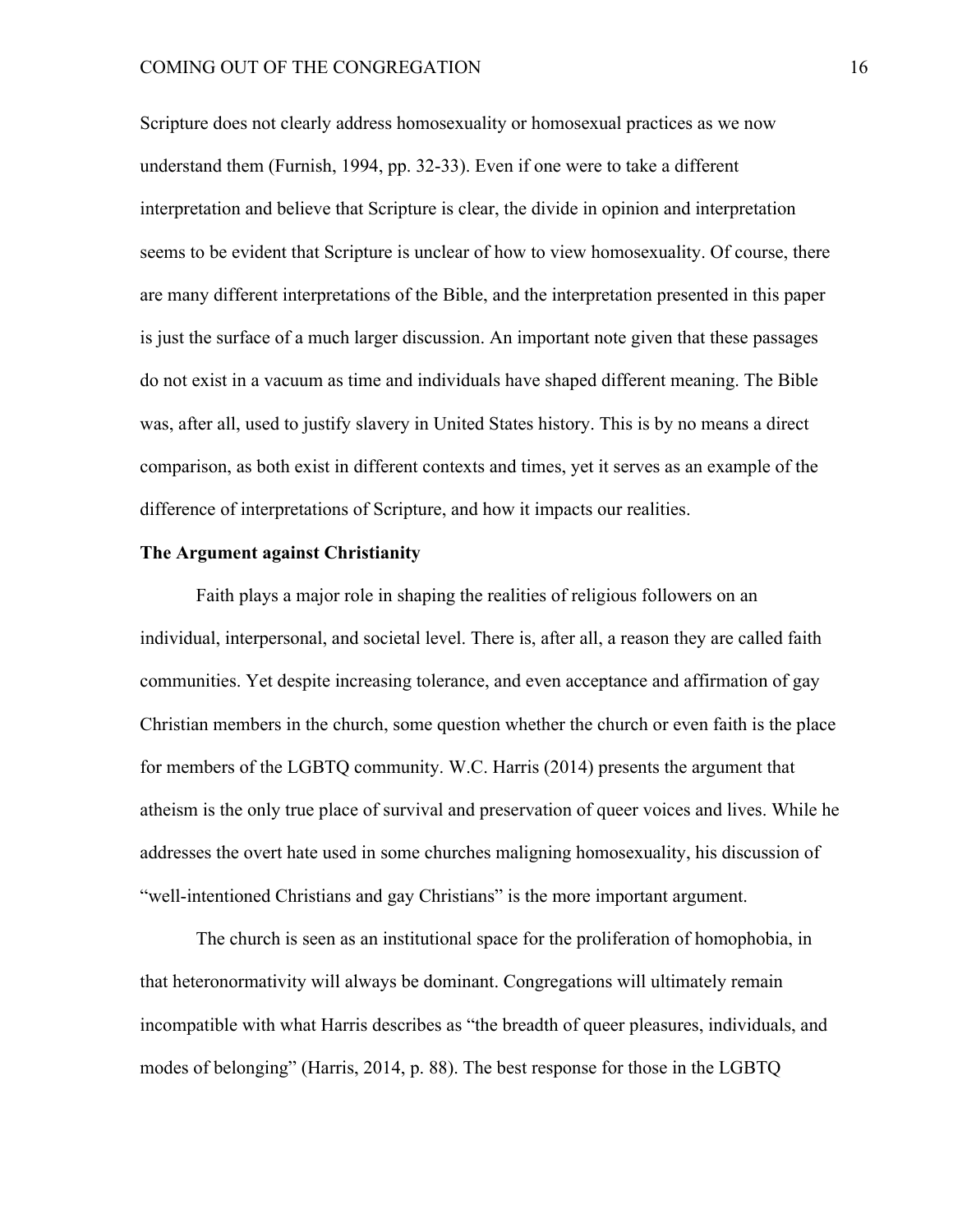community would then be abandoning religion and spirituality altogether. While religion has historically been and continues to be a heteronormative and homophobic enterprise, Harris is more concerned with the continued desire of queer individuals to seek the shelter of any religion, regardless of its beliefs. This continued desire only gives further affirmation of religion as a legitimate participant in the civil rights discourse, in that the discourse of the church overtakes the discourse of the queer. This allows the toxic communication of religious rhetoric's more homophobic strains to further perpetuate a system of emotional, physical, political, and cultural damage against queer individuals. Until queer individuals leave the church and their religions behind, they will never have total self-control over their selfdefinition, disclosure, or play. Simply put, those in the queer community will never be able to embrace their identities in a system where the discourse is based on heteronormative and oppressive foundations. While some may attempt to bridge the divide, they are still using a discourse that works against them. For every stride made towards inclusion in language and belief, more poison is slipped into the larger discussion of religion and society. This proliferation has showed its face in hatred, bullying, and inequality that has led to fear, depression, self-doubt, self-hatred, and suicide (Harris, 2014). A cyclical system is created where queer communication urges for toleration and affirmation in the religious rhetoric, which is then channeled back into the hate and oppression that produces marginalization and silence. Therefore, religion, especially American Christianity, is detrimental to the efforts and identities of queer individuals.

The rhetoric of hatred and condemnation has produced some very real and destructive consequences for queer individuals, that much is very clear. Bringing the Christian faith under scrutiny and criticism is important not only as a social institution, but in terms of a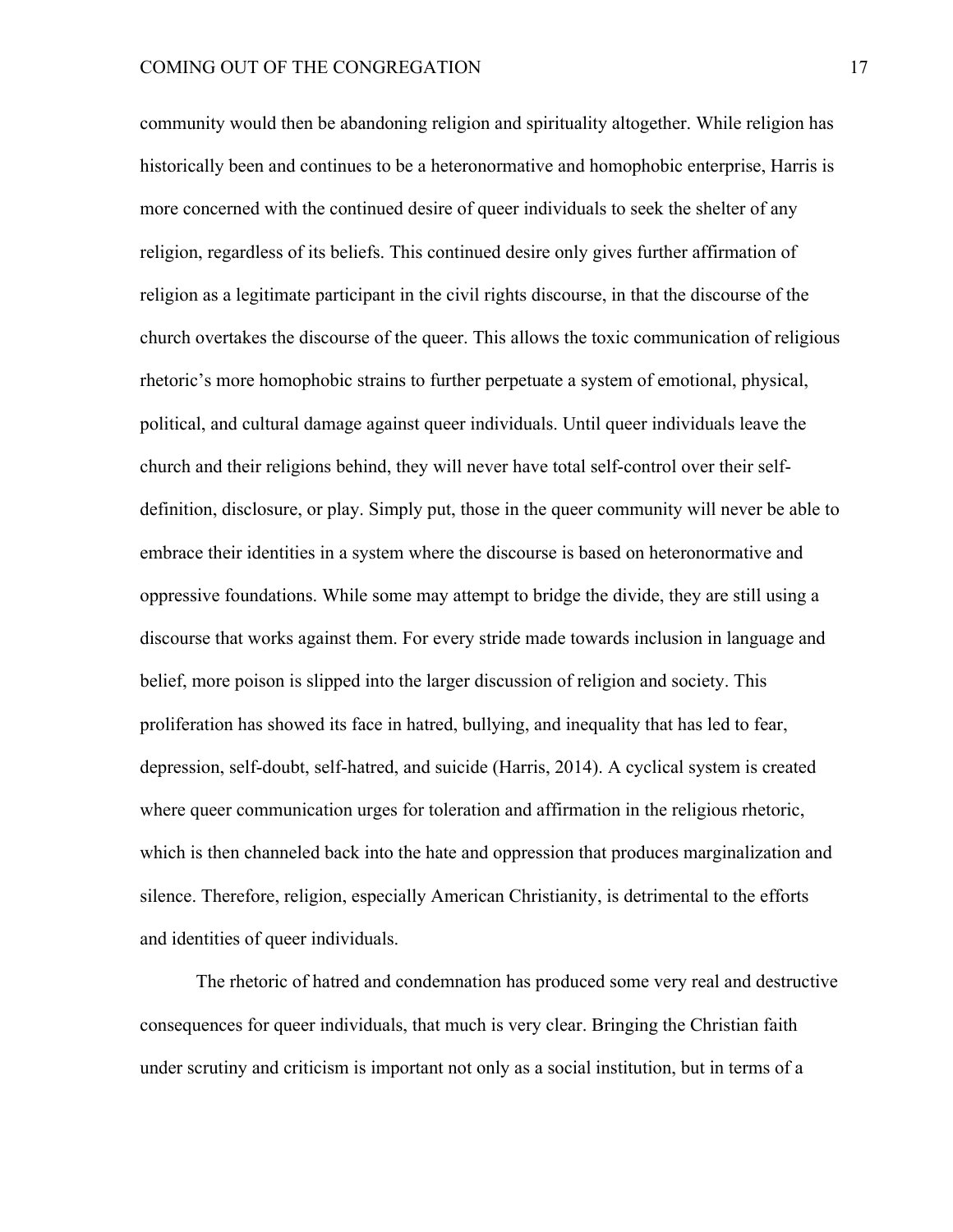larger community of religious believers as well. It is clear that there are problems inherent in the discourse that serve as very toxic pressure points for queer people both inside and outside the faith community. Yet Harris's plan of mass exodus will not solve the problem of homophobia, nor will it give the support and comfort many seek in faith regardless of their sexual orientation. While sexual orientation is an important aspect of identity, it is not the only source of identity. Some individuals want that support and comfort from the faith community, whose discourse cannot be left to fester in hatred and ignorance. Change happens through engagement and relationships. This is the focus on my next section analyzing interviews conducted with church leaders in the Boone area.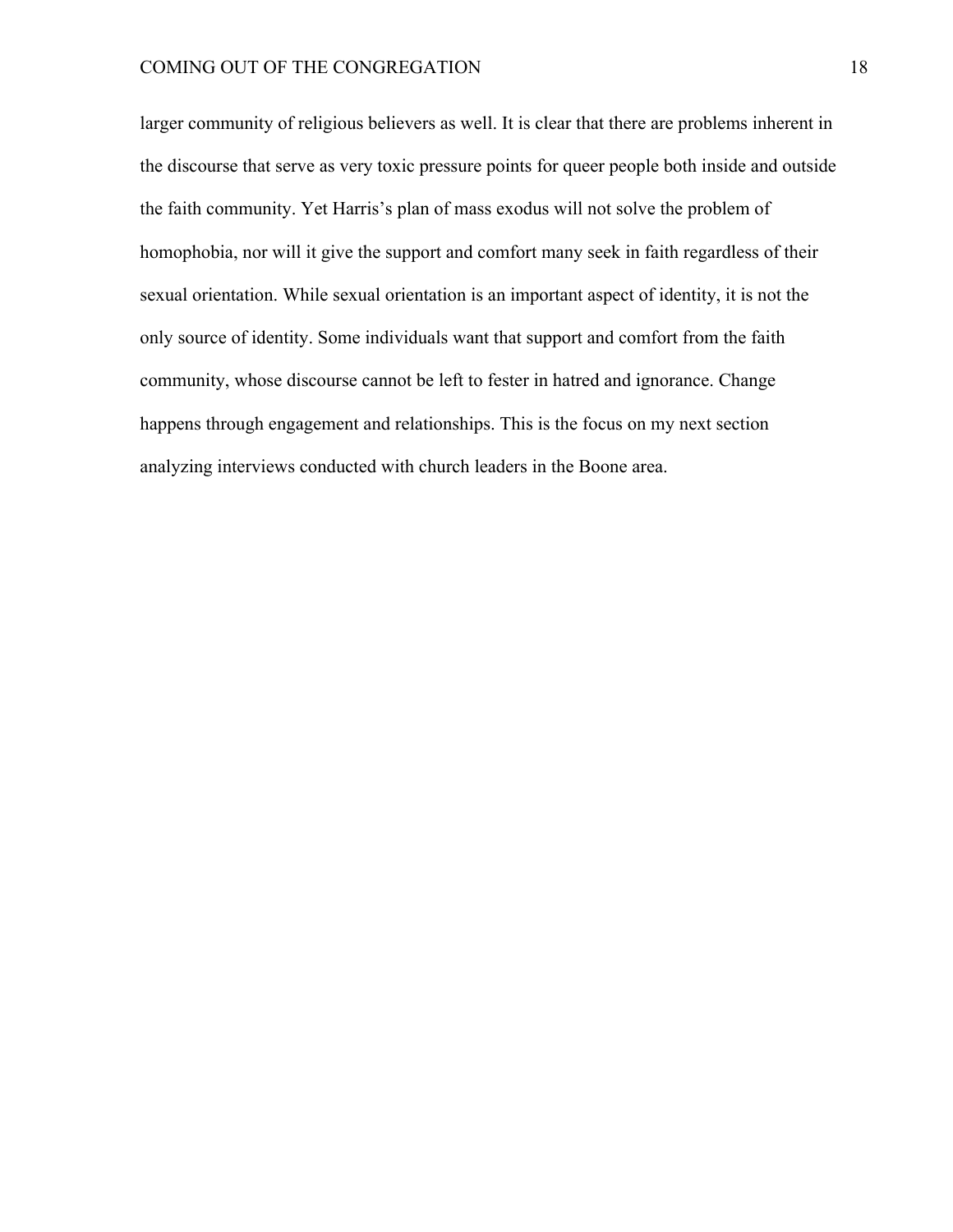#### **The Interviews**

# **Method**

In order to understand how homosexuality is communicated, it was crucial to ask questions that drew from different aspects of the discussion. The questions focused on homosexuality on an individual, personal level, an interpersonal level, and then grew in their application to broader, more global perspectives and concerns. I chose Christian church leaders, such as pastors, priests, and ministers, as they serve as opinion leaders for their congregations. When looking at immigration reform and Church leaders, researchers Tatishe Nteta and Kevin Wallsten (2012) found that members of the largest religious denominations were communicating messages supporting liberal immigration reform to their congregations, and that these messages were then influencing the preferences of the congregation members exposed to these messages. While homosexuality is a different issue, this study nonetheless demonstrates that Christian leaders do serve as opinion leaders for their congregations and influence positions when it comes to their faith. Given this idea, the 12 questions I asked the ten pastors, priests, and church in each interview can be found in Appendix A.

## **Results**

In determining the contrast between how these communities are meant to view homosexuality, authors Letha Scanzoni and Virginia Mollenkott (1994) state that there are two distinct perspectives that divide the discourse: the deviance position and diversity position. With the deviance position, individuals view homosexuality as breakers of society's, or Christian Scripture's, rules. Under this perspective, homosexual activity is sinful and thus not meant to be encouraged. The perspective, however, does recognize that samesex attraction exists and is not inherently sinful. This is not meant to be marginalizing or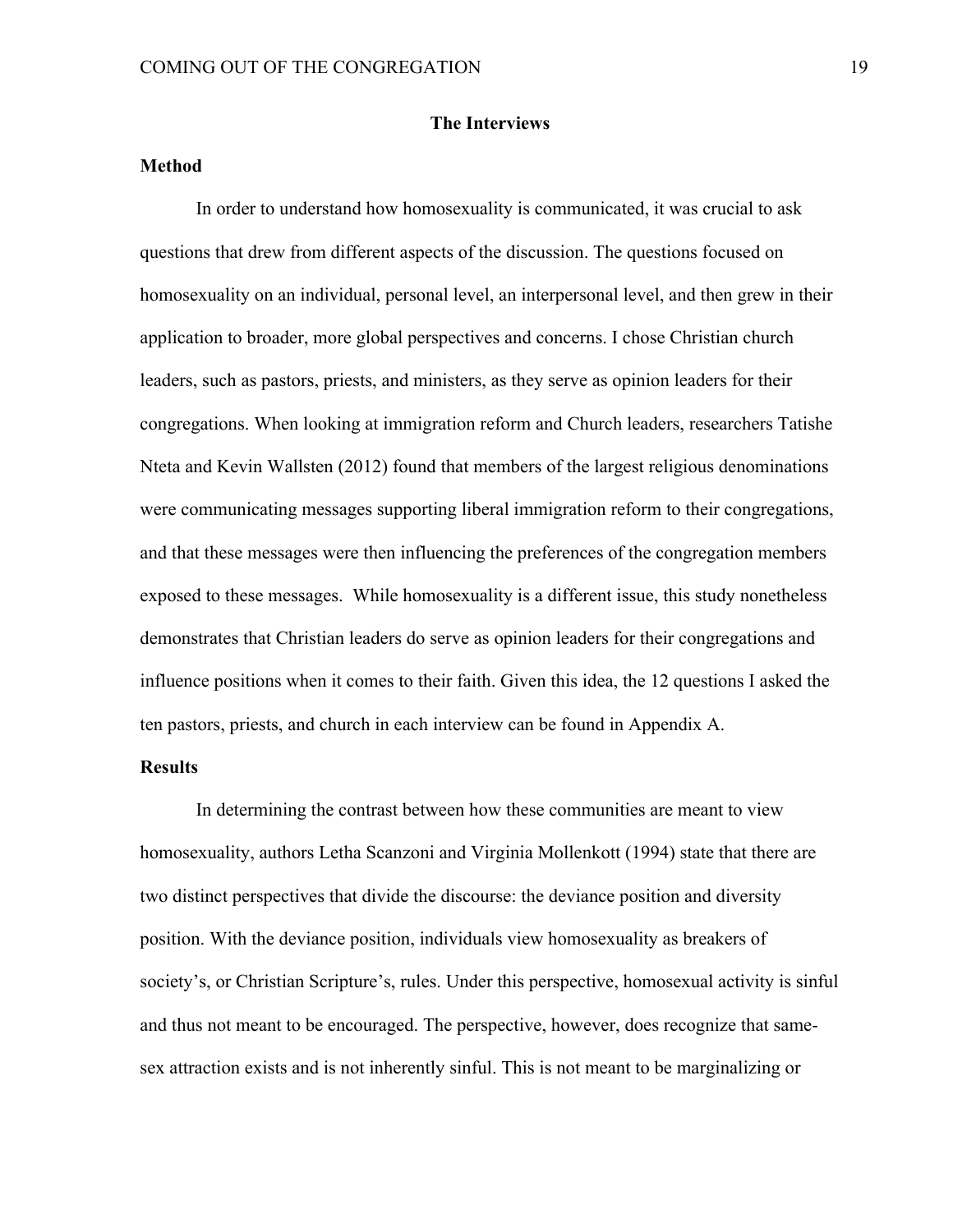#### COMING OUT OF THE CONGREGATION 20

ostracizing, but merely the view that homosexual activity is inconsistent with an inerrant interpretation of the Bible. The other perspective is the diversity position, in which members of the LGBTQ community are viewed as any other minority group within the larger pluralistic society. While this is potentially problematic in that it has the potential for erasure of LGBTQ experiences in the faith community, as noted previously in the argument against religion and queer individuals, it is also a perspective based in acceptance and affirmation. This ideology is focused more on understanding and mutual conversation, as well as realizing the discrimination LGBTQ individuals face from both a larger society and Christian individuals.

While their points are over 20 years old, and thus the dialogue has changed considerably, these categories still generally fit with the data I collected. The one difference is that even those who identify themselves as more conservative, evangelical leaders do recognize the discrimination and hatred faced by gay and lesbian people in both society and the Church. In one interview, an evangelical pastor said that the Church "needs to be taught by people of the LGBT community to see what it is like. The church has a lot to teach the LGBT community, too. We need to have a community of figuring it out with Jesus together" (Horne, 2016). In another interview of similar nature, a pastor believes that ministry is about people and stories, and describes a community of mutual sinners and the love of the church. While he said he would work through the Scripture in an authoritative, yet humble manner with a gay or lesbian individual seeking advice on their sexuality, he also expressed great interest in their own personal stories and struggles with their sexuality (Talley, 2016). So while a same-sex attracted individual is not deviant of themselves, their actions based off that attraction are deviant, just as any other sin presented in Scripture. For those who believe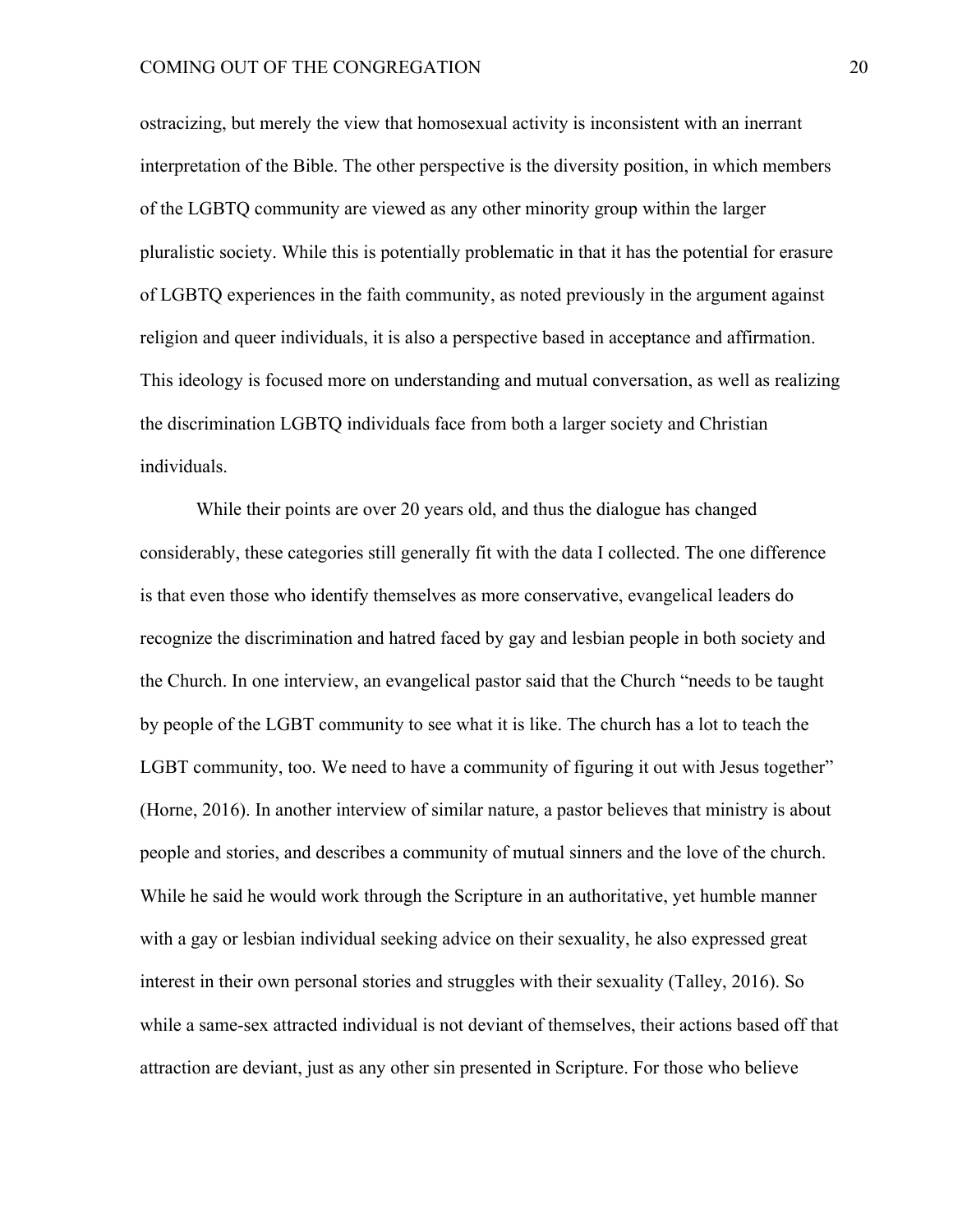Scripture is clear about the sinful nature of homosexual action, two different ideas are communicated. Firstly, they ultimately communicate the faith community for the person, one of belonging and love. At the same time, however, there is a discussion concerning how action on same-sex attraction deviates from the understood tenants of the same faith community. It is not that an individual is sexually perverted, but rather in what way one is sexually perverted, as one pastor said (Scott, 2016). In these communicative spaces created by the deviant perspective, there seems to be an understood acceptance of God's grace and charity at play (Codd, 2016). Yet at the same time, these spaces exist under the assumption of transformation, in that it seems communication reaches an impasse and breaks down when there is disagreement of the role of homosexuality in Christianity. When asked if they had given counsel to a congregation member about their sexuality, most, if not all, of the religious leaders had this experience. Some leaders who have served in their congregations for a longer period of time stated those conversations happen more often than not (Scott A., 2016; Horne, 2016; Hankins, 2016). One response to the initial question of how this conversation would be carried out involved first building a relationship with the individual and listening to their story. Once the relationship has been established, the pastor would try to reach a consensus on Scripture. "What do you believe about the Bible? Before we get into any specific issue in the Bible, let's talk about what it is. Is it the inerrant word of God? Is it authorative? Does it mean something to us? And if yes, then we have something to work with" (Talley, 2016). Thus, the discouse of deviance operates only with the understanding of Biblical innerancy, with the notion that homosexuality is clearly defined as sin. Without this presupposition, the discourse cannot function on a interpersonal level, as it is reliant on what some would view as a literal interpretation of Scripture. Of course the discourse functions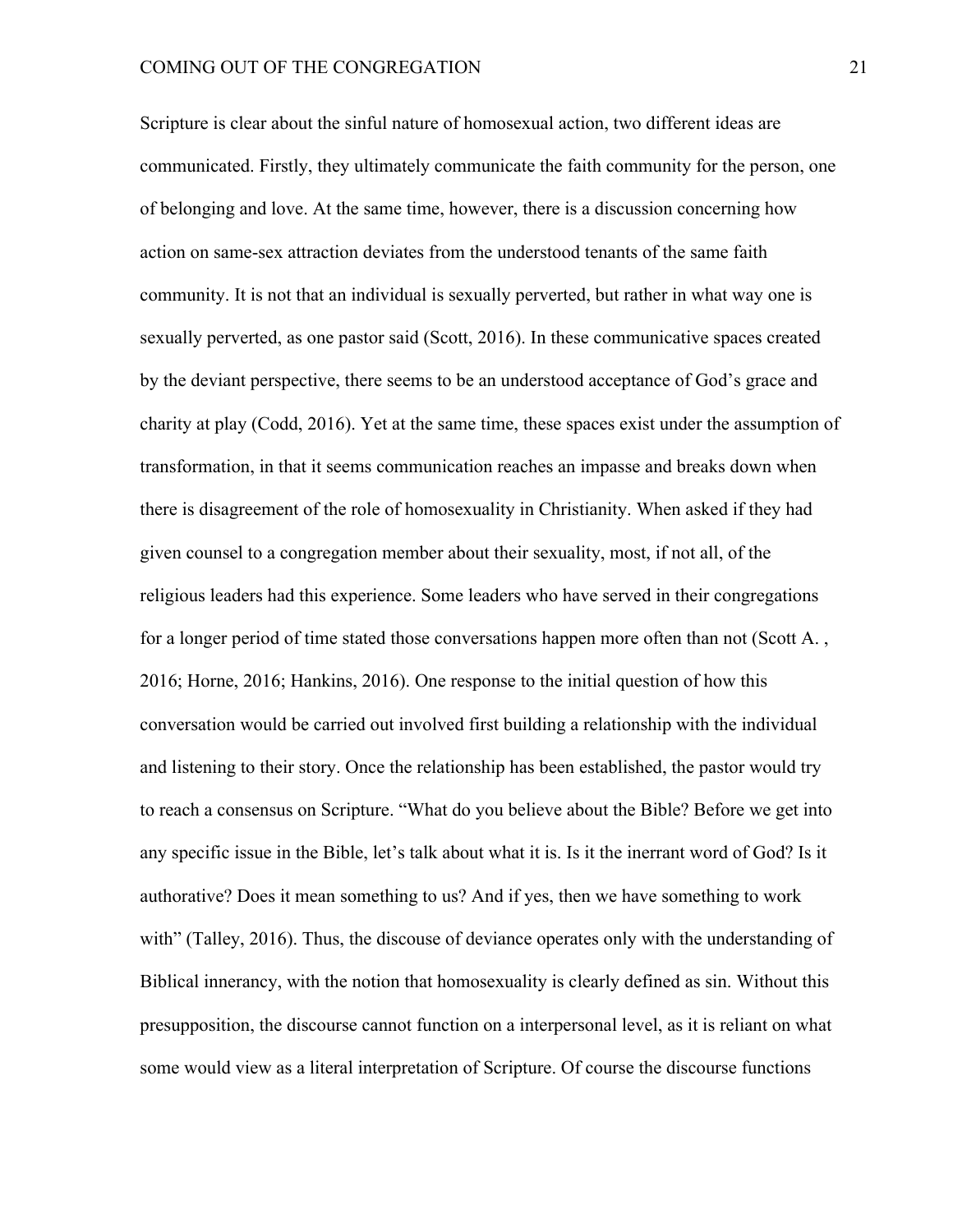under love and grace regardless of opinion and personal belief, but the discourse does reach that impasse of noncontinuance in which the communication no longer functions.

Similar points were expressed during interviews that followed the diversity perspective as well. Yet there doesn't seem to be the same impasse or breakdown in communication. Under this discourse, churches are meant to be a welcoming place in a sense of being accepting and affirming, where there is a seat for everyone at the same table, where the main focus of spiritual efforts is placed on loving your neighbor (Hankins, 2016). Regardless of sexuality or place in life, that individual is a beloved son or daughter of God. The church serves as a community that absolutely loves you just as you are, and an individual has access to everything the community has to offer (Banks, 2016). So while both perspectives root themselves in this loving and open community, it is interesting that in terms of sexuality, the divide occurs on the issue of equality: the deviance perspective deals with equality of sinful experience, while the diversity perspective deals with equality of identity in terms of sexual orientation. The one issue that could occur with the diversity perspective, however, is the erasure of the queer experience. While this is mainly unintentional, one response to how homosexuality will be communicated in the next ten years is the hope it will be a non-issue, and they were tired of the conversation, in a way that it is blocking the real problems the Church could be facing. Though they mentioned that this shouldn't be done in a way that dishonors the struggle of queer individuals, there is that slight erasure that exists as a possibility in the discourse (Hankins, 2016).

In looking at these two perspectives, there exists a middle ground, where homosexuality as an action is almost neutral, as in it is neither sinful nor accepted and affirmed by the Church. These were seen in two separate Methodists pastors that were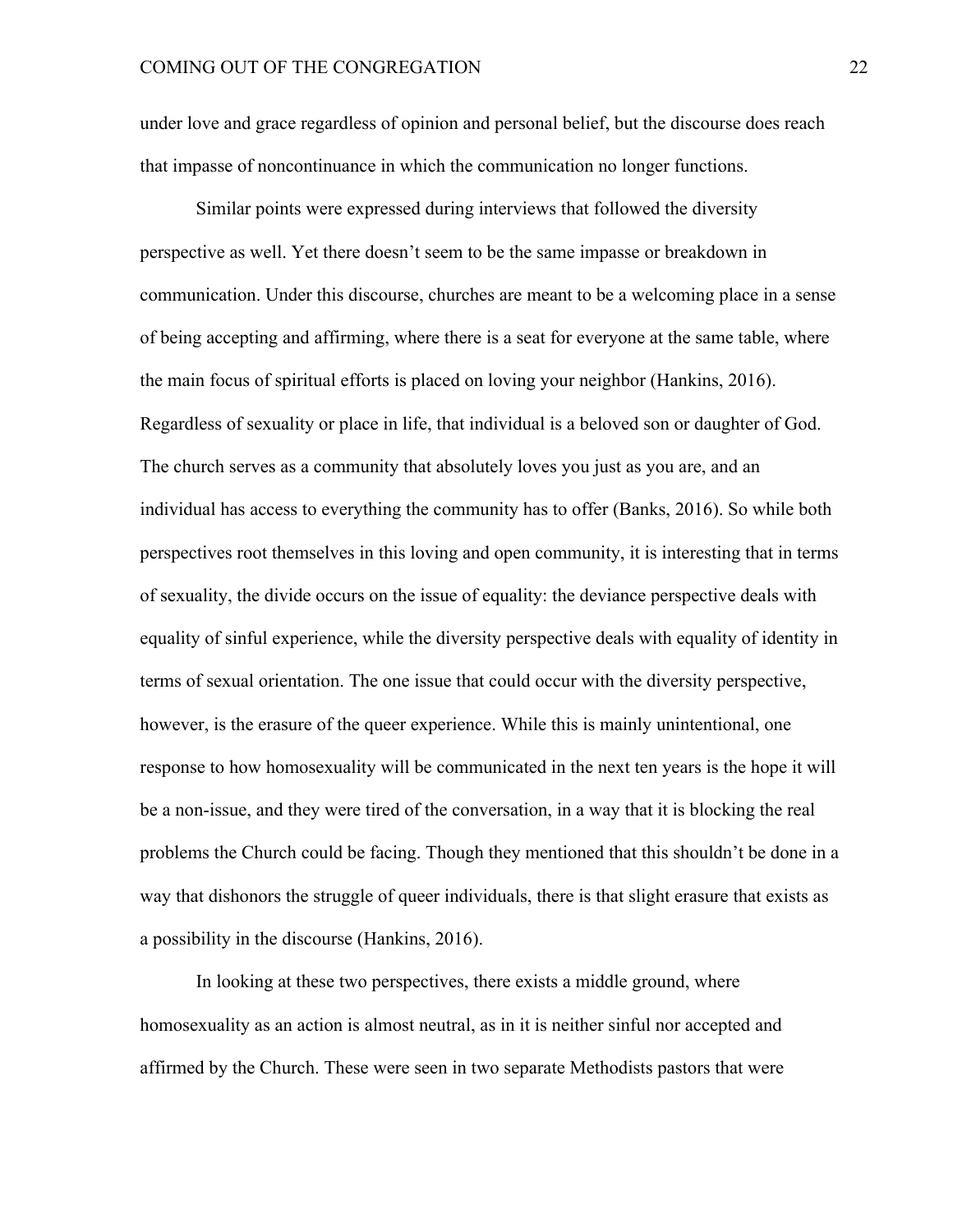interviewed. This is perhaps due to the fact that the United Methodist Church as a whole is currently divided on the issue, with the General Conference happening this May 2016. While the current stance of the Methodist Church is that the practice of homosexuality is incompatible with Christian teaching and same sex unions cannot be performed, the Conference will be voting on whether to change the language, stance, and statements on homosexuality (United Methodist Church, 2012). This shift is seen at the local level as well, as the two interviews that were neither deviant nor uniform, but somewhere in the middle, were both Methodist. One of these pastors said his "personal understanding is to love and care for people. It is his job to open that door and offer full access for everything the church has to offer. It is never his job to condemn [homosexuality] as a sin. If it is a sin, how is it more of a sin than anything else? Who am I to draw the line where God has not?" (Austin, 2016). This response was common in several of the interviews (Codd, 2016; Colton, 2016; Smith, 2016). Yet in another interview with one of the more conservative pastors, he said that it was our job to judge others and to decide what is and what is not moral (Scott, 2016). Thus, there is already a deep divide in how leaders approach Scripture, as well as use it in both their roles as a religious leader and follower. In regards to Scripture, the other Methodist pastor said that "the texts around homosexuality are murky. It's not lost on me that Jesus never says anything about it, and we can't just dismiss that" (Hockett, 2016). Austen even stated in his interview (2016) that when he reaches Heaven, he will ask God why He didn't make this any easier. Yet in all of the evangelical interviews, each religious leader stated the Bible is clear in regards to what it says about homosexuality, and that homosexual behavior is against the teachings of Christianity (Horne, 2016; Scott, 2016; Talley, 2016). There seems a disconnect and dissonance in the communication when it comes to homosexuality and its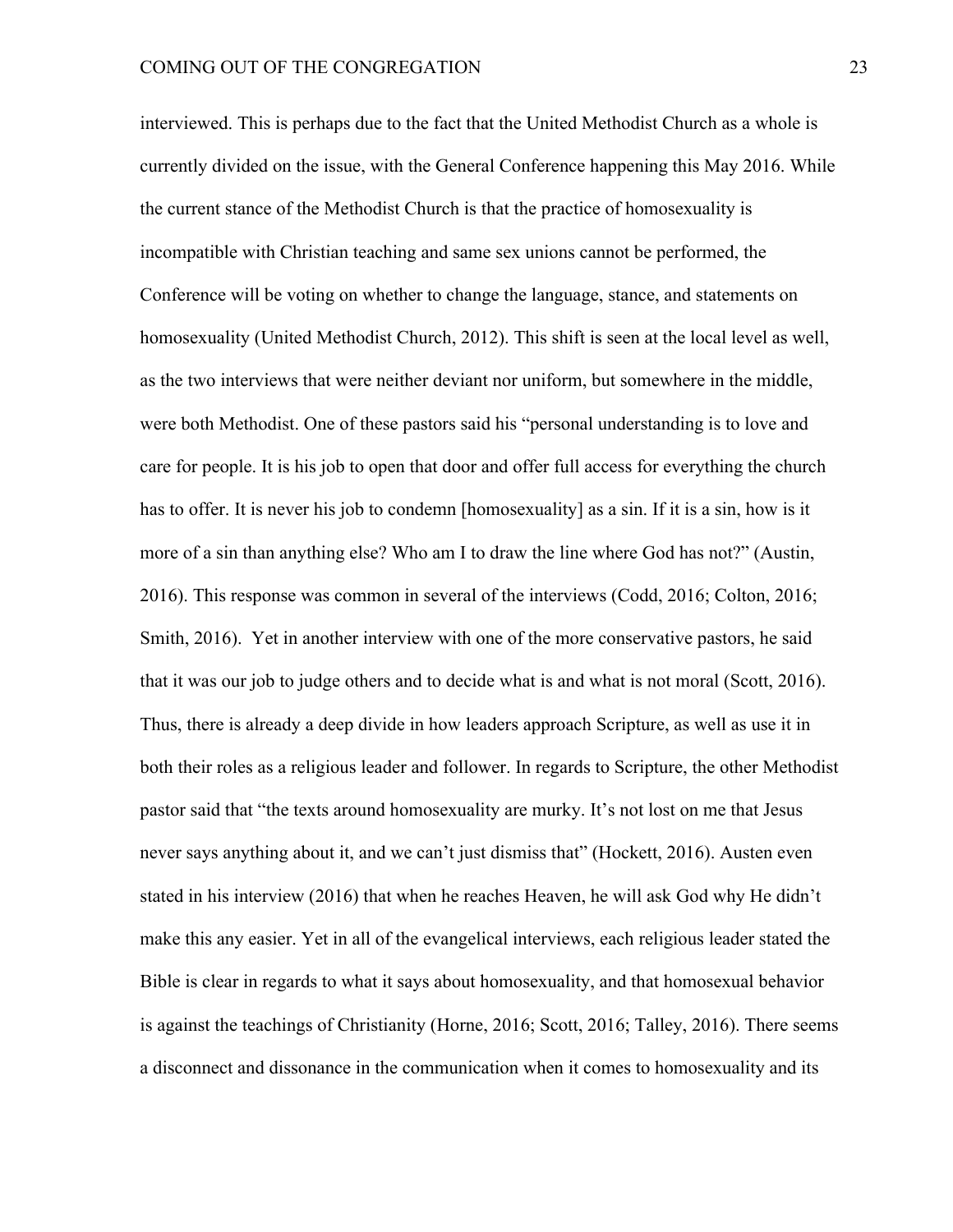relation to Scripture. In this disconnect, divergent interpretations present themselves for intrapersonal and interpersonal communication. A more conservative leader might, for example, explain to a same-sex attracted congregation member the innerancy of the Bible passages that address homosexuality. A more undecided or neutral pastor might simply reinforce the idea that this is between God and that individual, but they would be there for that journey (Austin, 2016).

While both of these conversations have very different directions, they stem from the same foundation: one that is driven by narrative and open dialogue and exists in the Christian community. In every single interview, the response in nearly every interview to question nine regarding a same-sex couple attending church was answered with welcome, regardless of belief. This welcoming and open community is a thread that existed in every interview. This community is ultimately an ideal, and not something that currently exists. This community is based on the principles of love, comfort, and fellowship, as these were the most common words used when the community ideal was evoked. In fact, when looking at the more conservative evangelicalism, the Christian path for an individual who is same-sex attracted is to become more intimiately a part of this faith community and develop deep friendships (Hill, 2010). In a sermon given during the Amendment One vote for North Carolina, one of the interview subjects gave a sermon where he reminded his congregation that "we are called to walk and cry with, empathize, forgive, and support those who struggle with this temptation." He then later states, "everyone of us is sinfully broken—even in this area of sexuality—everyone of us need accountability and grace" (Scott A. , 2012). Regardless of the persective one has of the nature of homosexuality, queer church members who are open to the perspective of their congreagations can find a community that supports them. The same is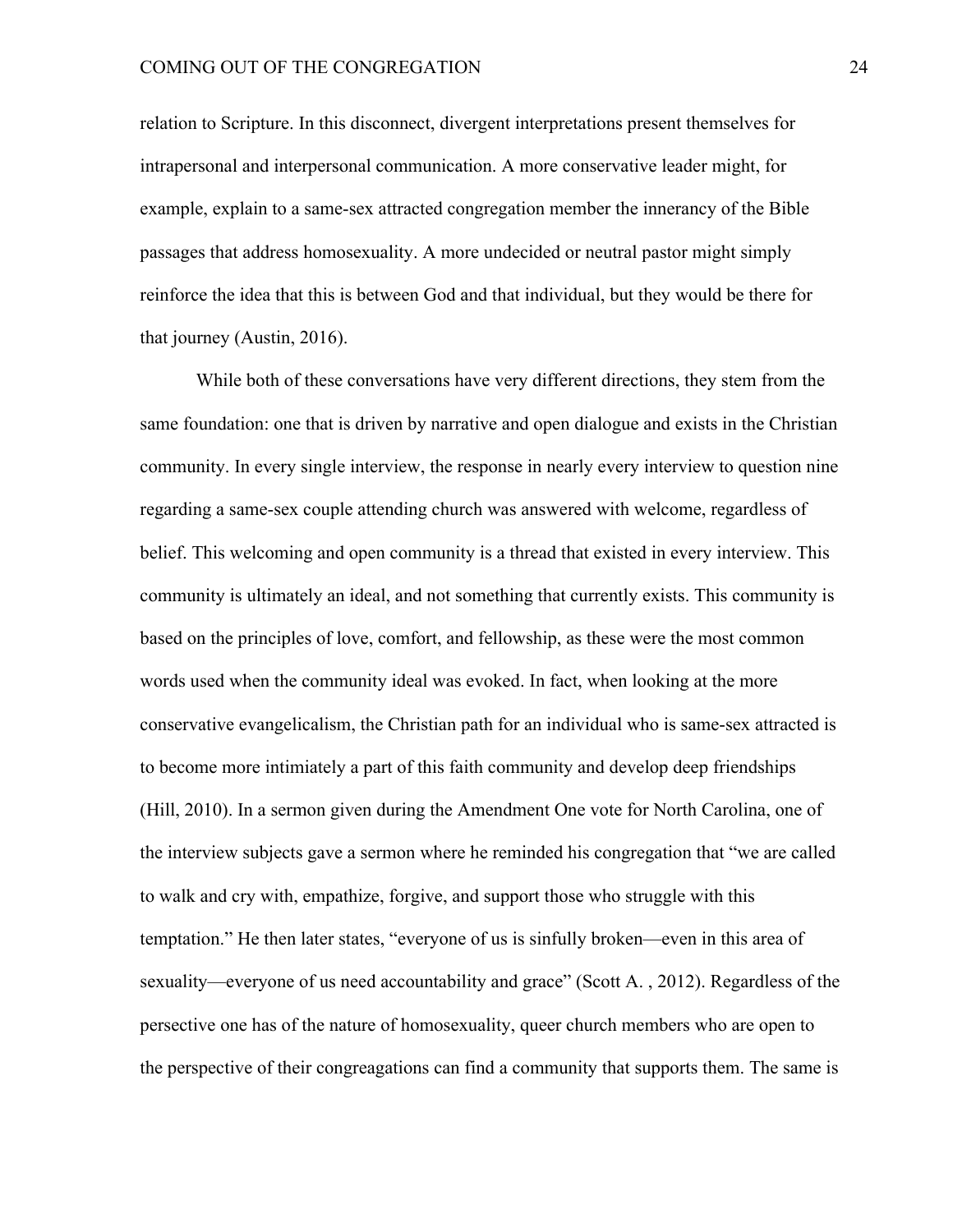said by the Methodist pastors (Austin, 2016; Hockett, 2016). This community would serve as a place "not of unnecessary condemnation, but a place of grace, healing, forgiveness and restoration for those who sin in anyway" (Scott A. , 2012). These conversations will be able to happen more and more, as the discourse allows for more discussions based on the principles of community and personal narrative, rather than the indifference, condemnation, and oppressive politics of the past traditions (Austin, 2016; Horne, 2016).

With a focus on the queer individuals as distinct members of this idealized community, whether they are seen or unseen, a stronger discourse can be achieved. In regards to the deviance perspective, the focus on the community and the benefits of the queer struggle would allow more communication to occur without the impasse of different Biblical interpretations. In the diversity perspective, giving LGBTQ individuals space to talk about their queerness in relation to their faith would help block the possibility of erasure of experience and struggle. Conversation and relationship are important foundations of this discourse, regardless of belief or opinion. In retooling these discourses, better communication, and more importantly better understanding, can stregthen the faith community and the queer community immensely.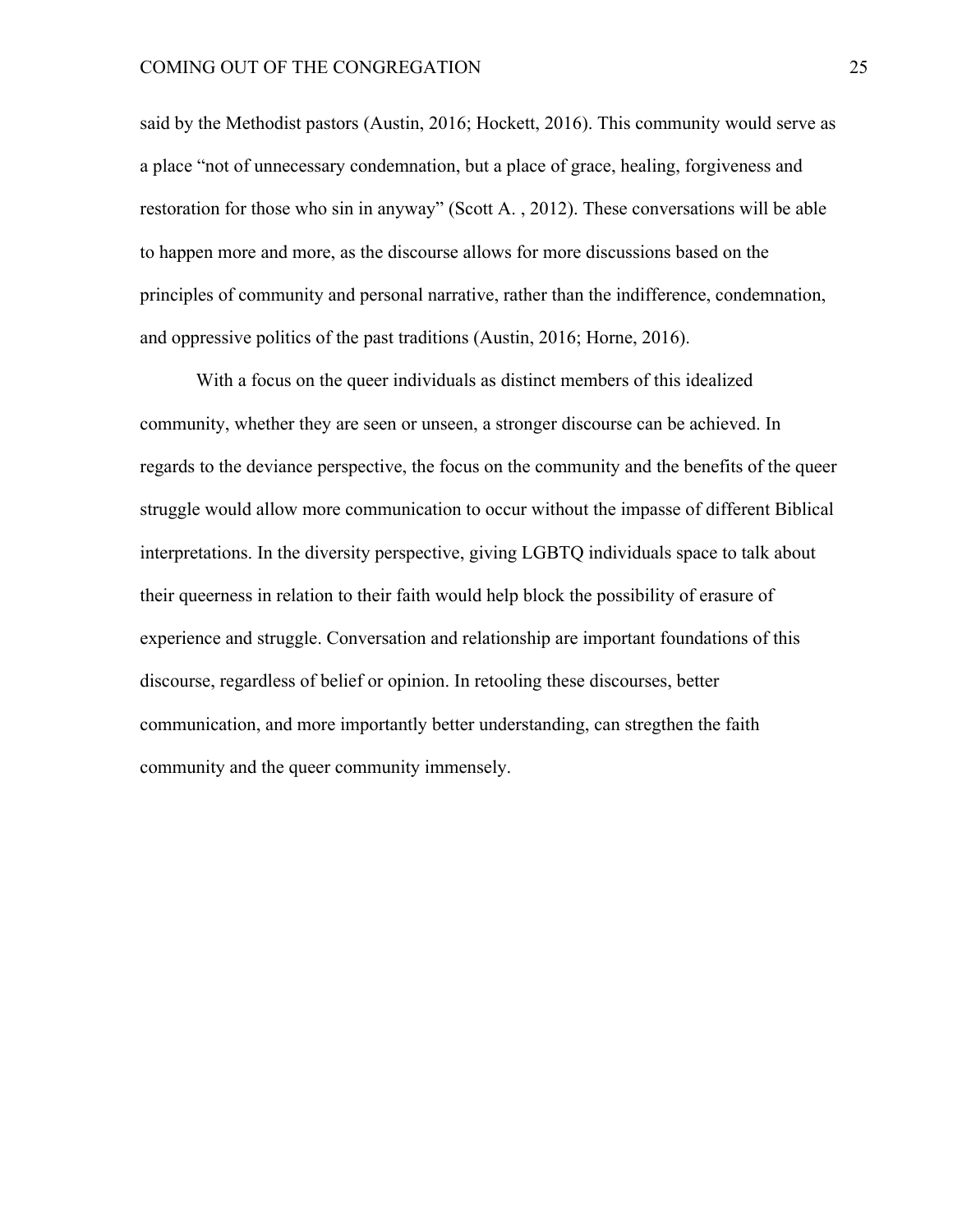#### **Conclusion**

In a recent study, researchers Corinne Gilad and Elena Stepanova (2015) investigated whether priming undergraduate college students with a religious message affected their attitudes towards members of the LGBTQ community. Participants who identified as Christian reported more negative attitudes towards gay men and lesbians compared with their non-Christian peers. Despite this trend, there was no significant effect of the priming manipulation, which involved being shown Biblical passages of God in either a loving or wrathful position, on either group. Negative or angry priming using these passages did not have an impact on attitudes toward gay men and lesbians, just as positive or loving passages did not prime participant attitudes. The study demonstrated that religious affiliation, religiousness, spirituality, intrinsic and extrinsic religious orientation, and religious fundamentalism had a far greater role in determining attitudes toward gay men and women. I introduce this last to shed light on what transforms and evolves the discourse that is already in place. A simple sermon will do little to make a deep impact on anyone's beliefs. The key to a better discourse is the interpersonal relationships that exist in the idealized faith community.

This is created in deep discussions where all perspectives are able to be freely exchanged, outside of presuppositions and barriers that keep the discourse from flourishing. In contrast to Harris's argument of queer exodus from the faith, queer individuals need to become an integral part of the faith communities so they may share their struggles and celebrations of being queer. This is something far easier said than done. At the present moment, the deviance discourse reaches a point of breaking down. In fact, I received a book following one of my interviews from the subject. When discussing the issue of whether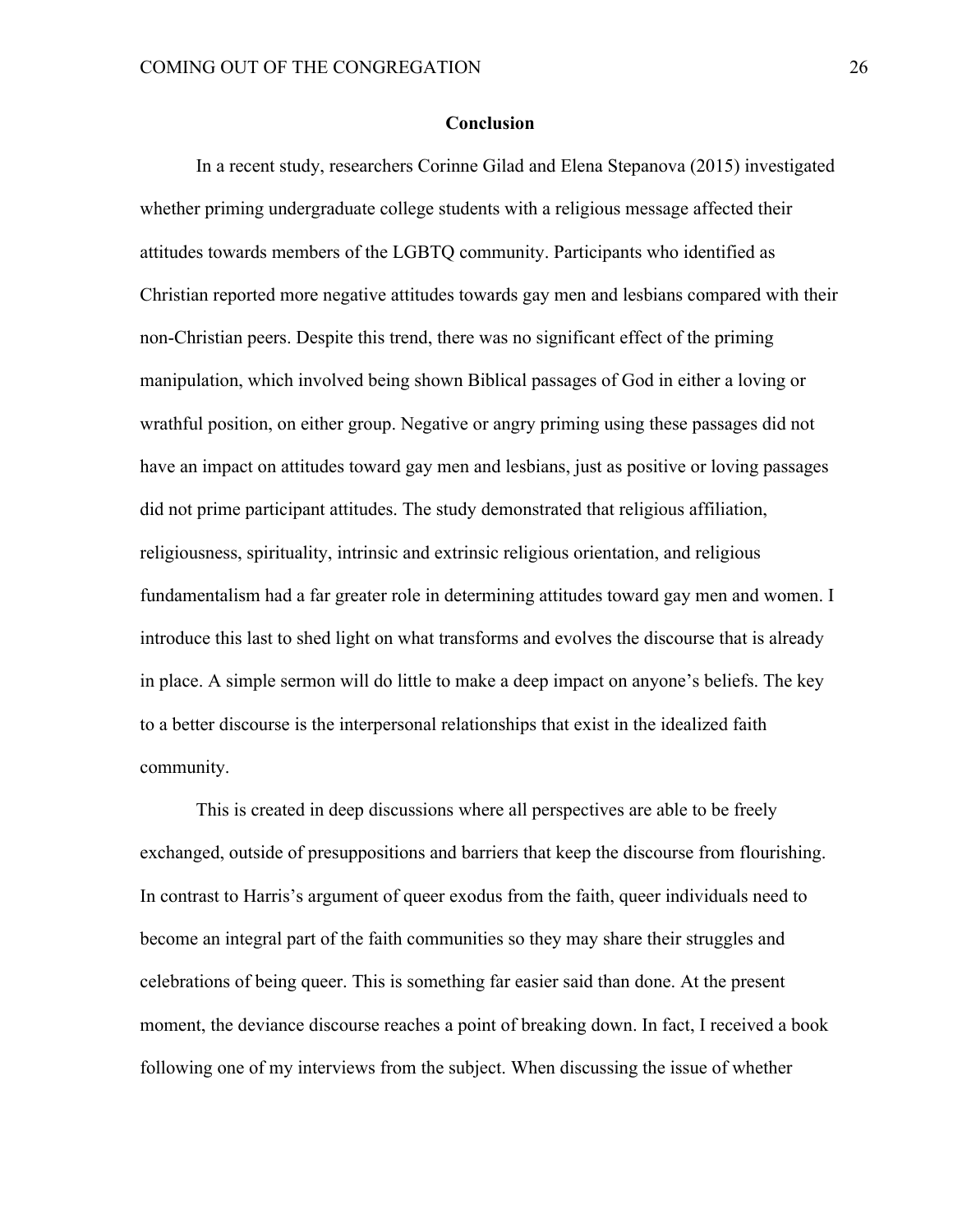#### COMING OUT OF THE CONGREGATION 27

Christians can agree to disagree on the matter of homosexuality, the author writes, "We are not to tolerate in our churches those whose teaching leads people to sexual sin. They must be confronted, their ministry forbidden, and their teachings refuted. This is a gospel matter. If we allow this to be a matter of acceptable disagreement within our fellowships, Jesus will hold it against us. Some forms of tolerance are sinful" (Allberry, 2014, p. 72). This seems a blatant example of the ultimate fragmentation and destruction of the discourse under the deviance perspective. There is absolutely no room for disagreement.

This is why queer Christians cannot abandon their faith. I understand their reasoning for leaving their faith behind. Over the course of this research, I myself have wondered why I still remain faithful and view this work as important. I have arrived at this conclusion: it is important because change works through relationship, through knowing the struggles of another. It is no coincidence that when asked why they held their beliefs on homosexuality, most of those who did not view homosexuality as sin cited close, personal relationships they had with individuals as a means that either started their thought process or changed their mind (Austin, 2016; Banks, 2016; Colton, 2016; Hankins, 2016). Not that those who view homosexual action as sin don't have relationships with queer individuals, but their main source for their view stemmed from their personal understanding and interpretation of Scripture (Codd, 2016; Hockett, 2016; Horne, 2016; Scott A. , 2016; Talley, 2016). Yet it seems when looking at the historical and linguistic aspects of Scripture, there is no "literal" or "clear" consenus on Scripture. It seems that even in innerancy of the Bible, and inerrant analysis of the text provides far more questions than answers. It is in the crucible of the rhetoric of Scripture and the personal relationships that stem from community that the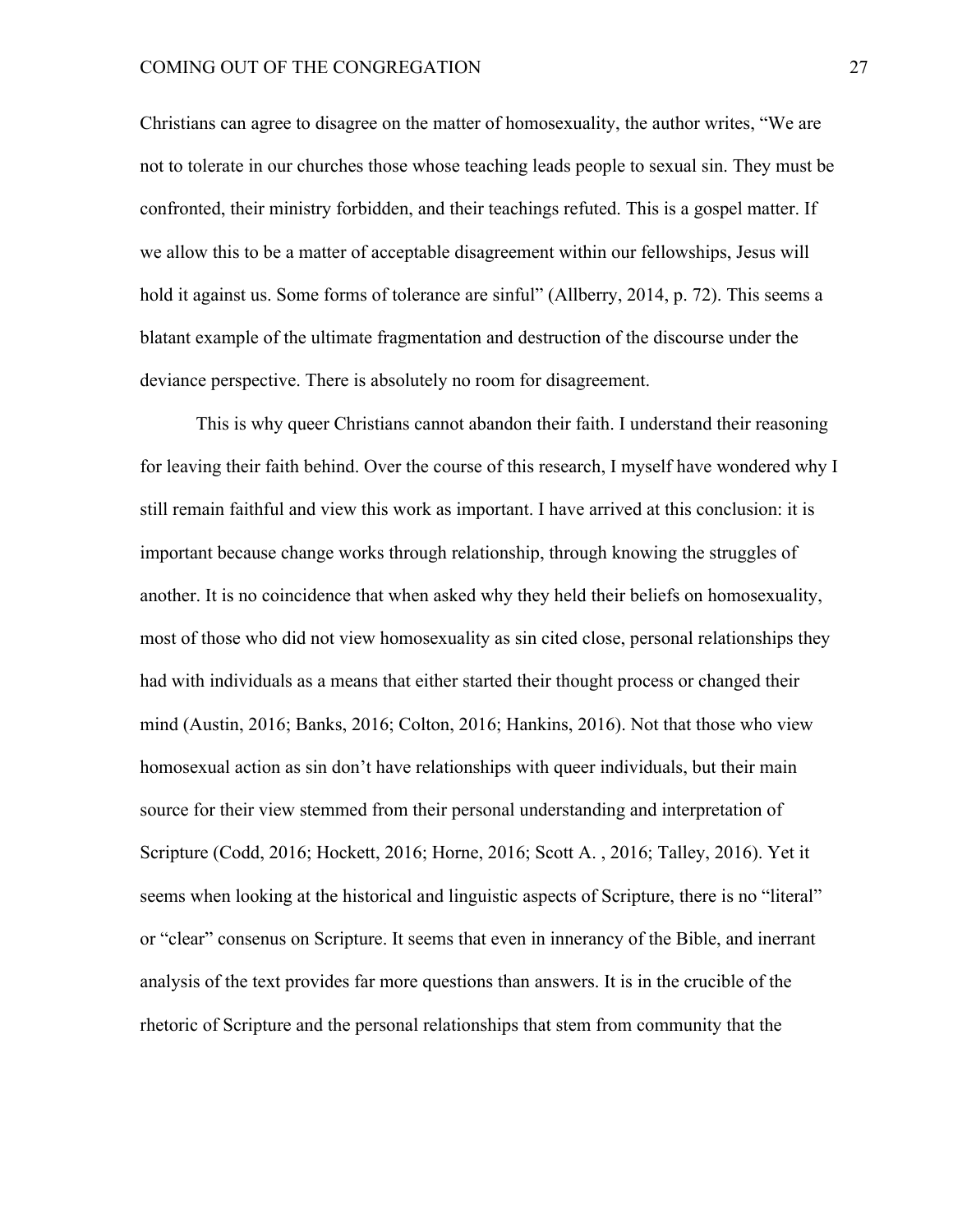Church should be focusing on in their congregations. I know that my personal coming out has impacted the thoughts of many in my family, including my mother and grandmother.

In implimenting this change, it is important to segment each population of inidividuals out, as each grouping brings something different to the discourse and interactions surrounding the discourse. These groupings also provide more pragmatic and useful actions for the betterment of both the Christian and queer communities.

For those who identify as people of faith, whether queer or straight, it is important to understand the role queer individuals have in Christian community. For those queer Christians, it is important to reconcile your two identities and how they operate seperately and well as how they interplay together. Queer Christians can use and communicate this intrarelationship of identities in the faith community, as regardless of communicative perspective, it seems that this is believed to strengthen congregations. Straight Christians must then allow for spaces that these conversations can be held. In providing these spaces and opportunities to honor both the Christian and the queer, loving your neighbor seems all the more possible. For those who are open and affirming, there must be these spaces in order to minimize the problems in the discourse Harris lays out in his book. For those who see homosexual practice or play as deviant, it is important to surpass the barriers that are created within possible interpretations of Scripture, as well as a self-reflection of what has driven your beliefs. Faith and belief are difficult to pin down, and much more difficult to argue. Yet if faith was clear and easy, everyone would be religious, faithful, and believe the same thing. There needs to come a point of consensus, so that this does not persist or intensify as a poison in the discourse.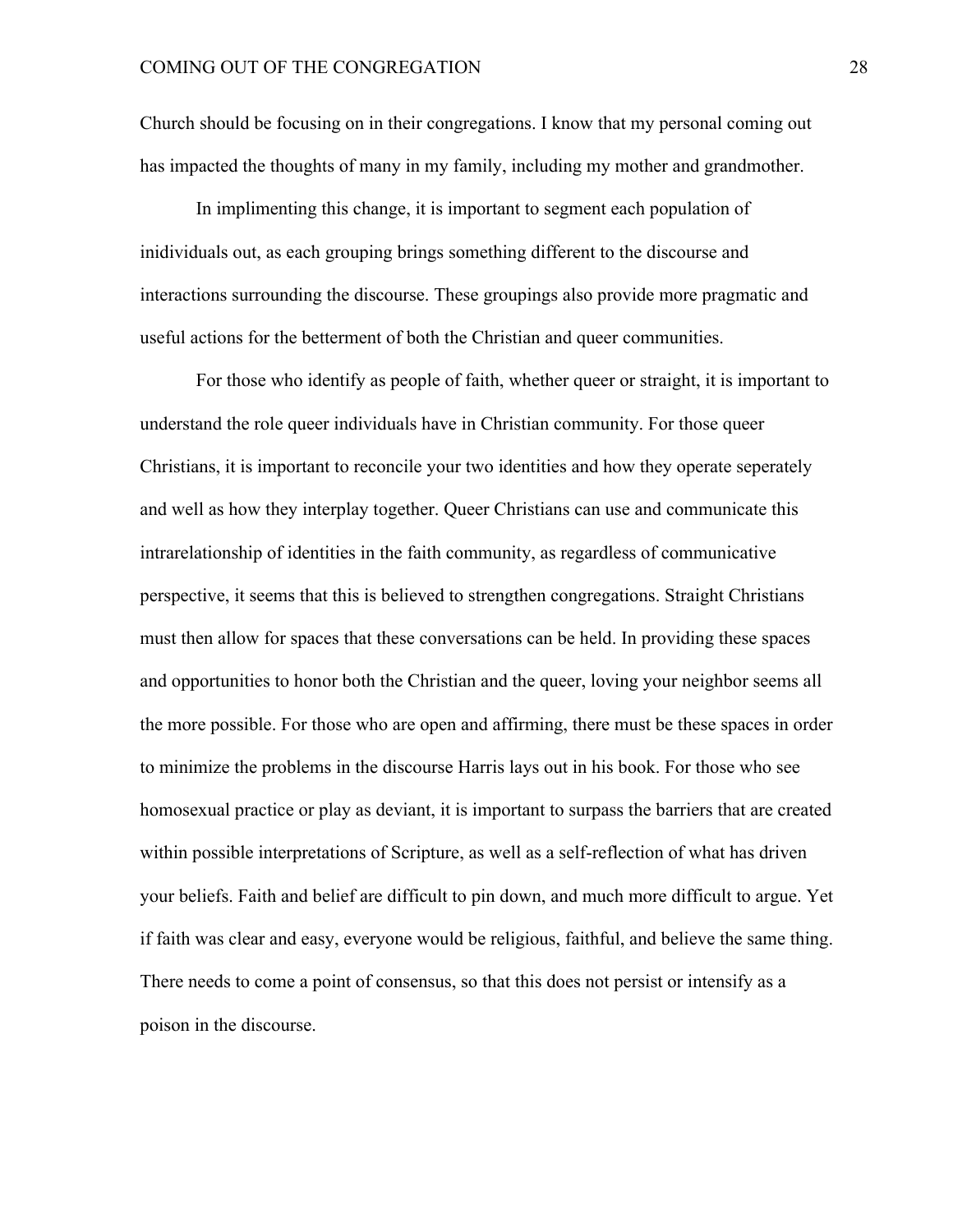The next group that is important to this discussion is non-Christians in the LGBTQ community. As I've said before, this project has made me queestion why I believe what I believe, and I think I've emerged with a better understanding of the foundation of my faith. I might not be able to persuade another to believe as I do, as they have not had the experiences I have had in life. This is why Harris's argument frustrates me. Though he wants queer Christians to disregard and cast aside their faith, this argument seems similar to those who believe queerness is disreputive to being Christian. I understand why many have left the faith, and I would never fault anyone for that choice. It is difficult to be faithful even when straight, and the added oppression of queerness in the Church only adds to difficulty. Respect, however, must be mutually shown for queer individuals who value their faith and religion as much as their sexuality. It is just as difficult for me to cast aside my faith as it would be my sexuality. Both identities come together, along with many others, to create who I am. Thus, for those queer and straight non-Christians, there needs to be mutual respect of identities. And of course, for those queer and straight Christians, this respect of non-Christian identity is equally important.

Lastly, I want to speak to those that seem invisible, that walk between the lines of these two camps: closeted Christians. Simply put, there is a community that will hear your story. There is a community that will love you for who you are as an individual. Though this community isn't always easy to find, and there will always be insidious communities, but they do exist. Coming out is a journey that is shared, but it is also completely your own. No one can take that away from you. There is, however, a community ready and willing to help. This community is here to love you, to offer compassion, and to travel with you on this path. You do not need to see your identities as separate faculties of yourself, and do not be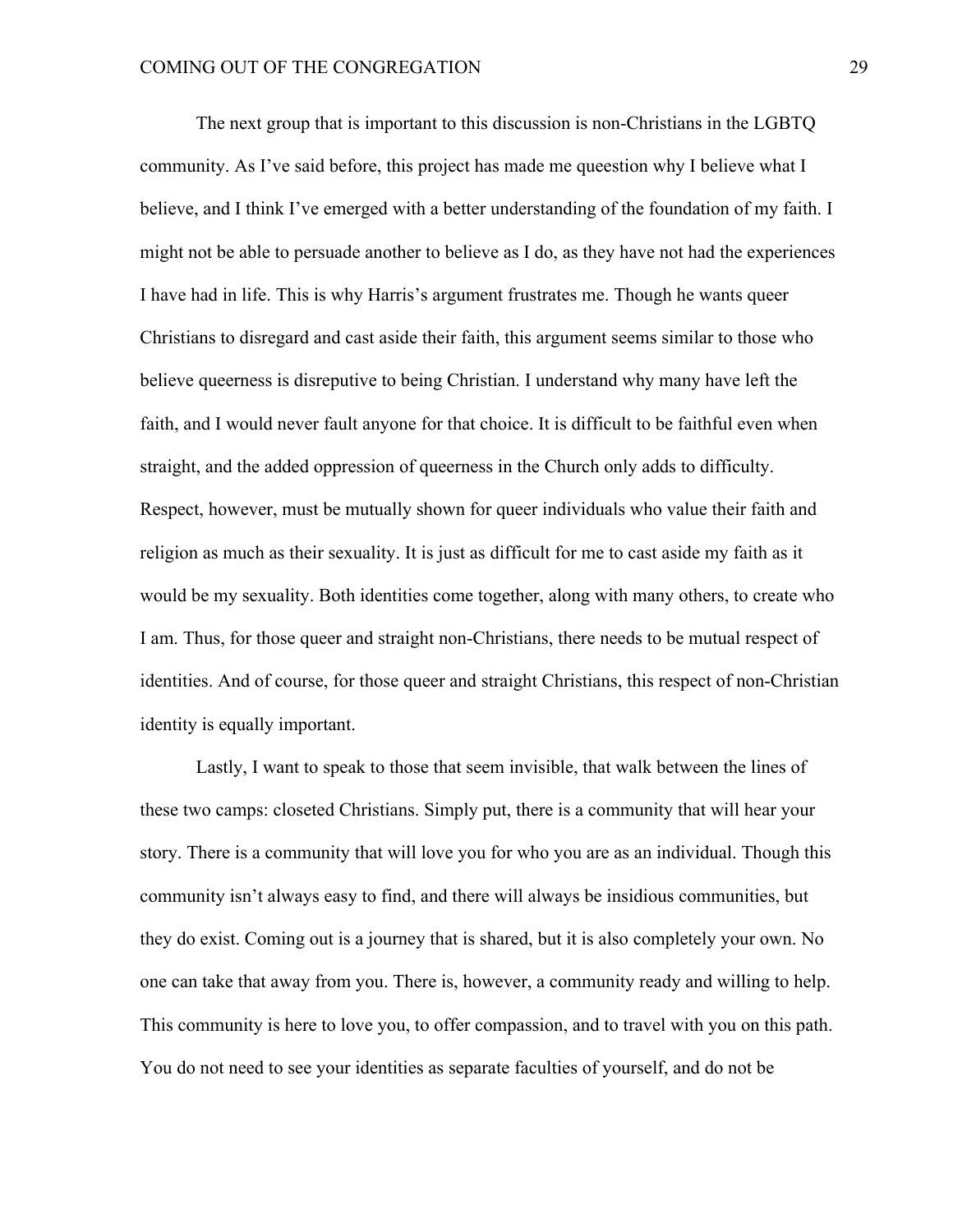ashamed of either. Your identities and overall identity as a human being are gifts from God. The church community is where you can communicate and celebrate these gifts with your fellow brothers and sisters. If you feel ready and comfortable in sharing these gifts, the community is waiting.

So I ask as a wise man once did, pick up your cross and follow me. While the community ideal is not perfect in reality, we can make it a reality for queer Christians. A space that permits freedom of discourse, rather than the exclusionary, hierarchal, and ultimately nondemocratic shackles of tolerance (Jakobson & Pellegrini, 2003). The discourse exists for beginning our work of relationships and discussions. It is time for our voices to be heard. It is time.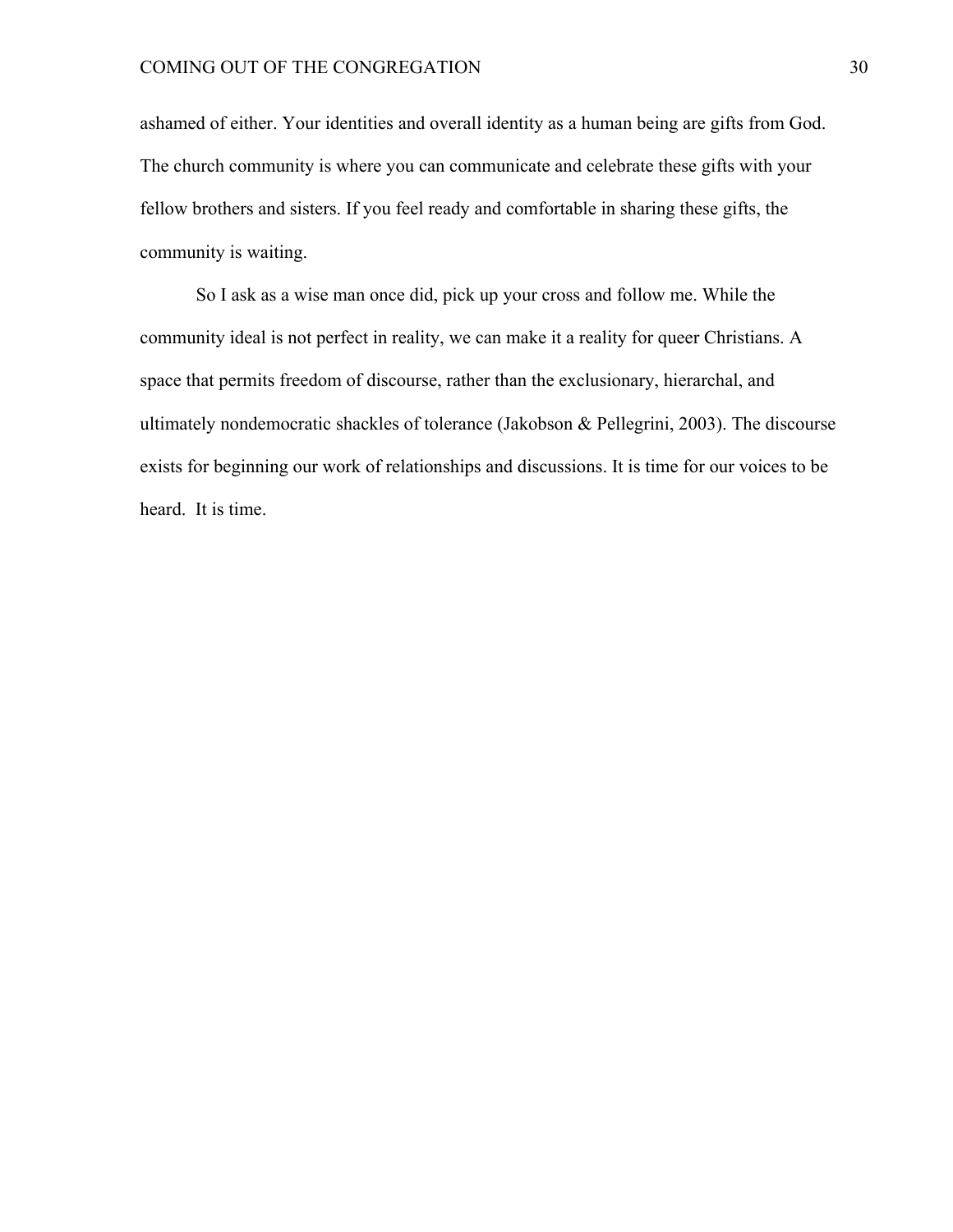#### **References**

- Allberry, S. (2014). *Is God Anti-Gay?: And other questions about homosexuality, the Bible and same-sex attraction.* Purcellville: The Good Book Company.
- Austin, W. (2016, March 3). (J. Williams, Interviewer)
- Banks, C. (2016, April 8). (J. Williams, Interviewer)
- Codd, M. (2016, April 12). (J. Williams, Interviewer)
- Colton, B. (2016, April 8). (J. Williams, Interviewer)
- Furnish, V. P. (1994). The Bible and Homosexuality: Reading the Texts in Context. In J. S. Siker, *Homosexuality in the Church: Both Sides of the Debate* (pp. 18-35). Louisville: Westminster John Knox Press.
- Gilad, C., & Stepanova, E. V. (2015). The Effect of Religious Priming on Attitudes Toward Lesbians and Gay Men. *Psi Chi Journal of Psychological Research, 20*(4), 188-196.

Hankins, S. (2016, April 7). (J. Williams, Interviewer)

- Harris, W. C. (2014). *Slouching Towards Gaytheism.* Albany: State University of New York Press.
- Hays, R. B. (1994). Awaiting the Redemption of Our Bodies: The Witness of Scripture Concerning Homosexuality. In J. S. Siker, *Homosexuality and the Church: Both Sides of the Debate* (pp. 3-17). Louisville: Westminster John Knox Press.
- Hill, W. (2010). *Washed and Waiting: Reflections on Christian Faithfulness and Homosexuality.* Grand Rapids: Zondervan.
- Hockett, D. (2016, February 22). (J. Williams, Interviewer)
- Horne, C. (2016, March 1). (J. Williams, Interviewer)
- Jakobson, J. R., & Pellegrini, A. (2003). *Love the Sin: Sexual Regulation and the Limits of*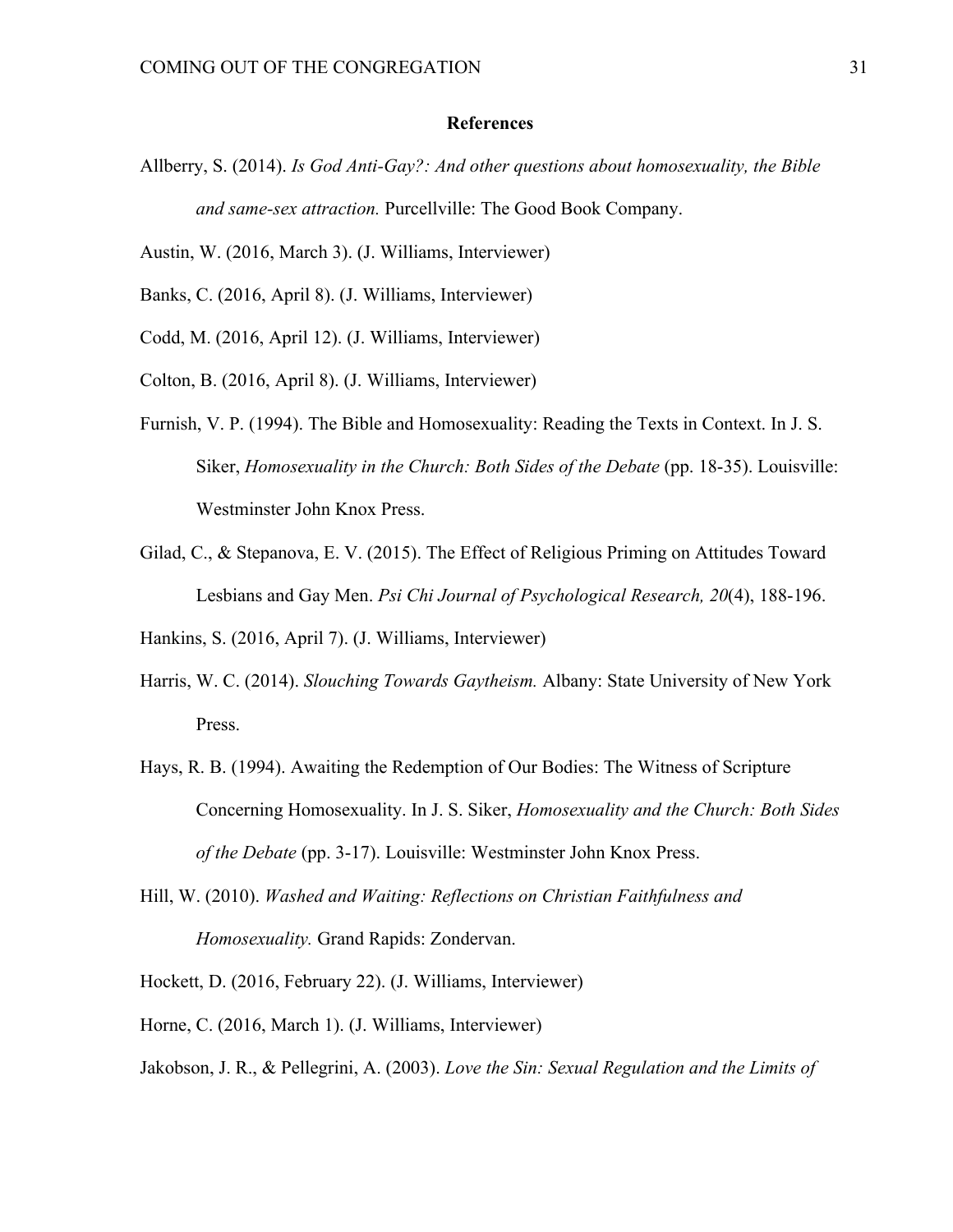*Tolerance.* New York: New York University Press.

- Nteta, T. M., & Wallsten, K. J. (2012, December). Preaching to the Choir? Religious Leaders and American Opinion on Immigration Reform. *Social Science Quarterly, 93*(4), 891- 910.
- Ong, C. (2016, March 26). *King James Version of the Bible is most widely used translation*. Retrieved from Christianity Today: http://www.christiantoday.com/article/king.james.version.of.the.bible.is.most.widely. used.translation/82689.htm
- Scanzoni, L. D., & Mollenkott, V. R. (1994). *Is the Homosexual My Neighbor?: A Positive Christian Response.* New York: HarperCollins.
- Scott, A. (2012, June 10). *A Christian's Response to Homosexuality.* Alliance Bible Fellowship, Boone, North Carolina.
- Scott, A. (2016, February 23). (J. Williams, Interviewer)
- Smith, J. (2016, April 19). (J. Williams, Interviewer)
- Smith, J. E. (n.d.). *What did Jesus Teach?* Retrieved from The Bible Professor: http://www.bibleprofessor.com/files/JesusTeachings.pdf
- Spong, J. S. (1988). *Living in Sin?: A Bishop Rethinks Human Sexuality.* Nashville: Parthenon Press.
- Talley, M. (2016, February 23). (J. Williams, Interviewer)
- United Methodist Church. (2012). *What is the denomination's position on homosexuality?* Retrieved from United Methodist Church: http://www.umc.org/what-webelieve/what-is-the-denominations-position-on-homosexuality

Ward, B. W., Dahlhamer, J. M., Galinsky, A. M., & Joestl, S. S. (2014). Sexual Orientation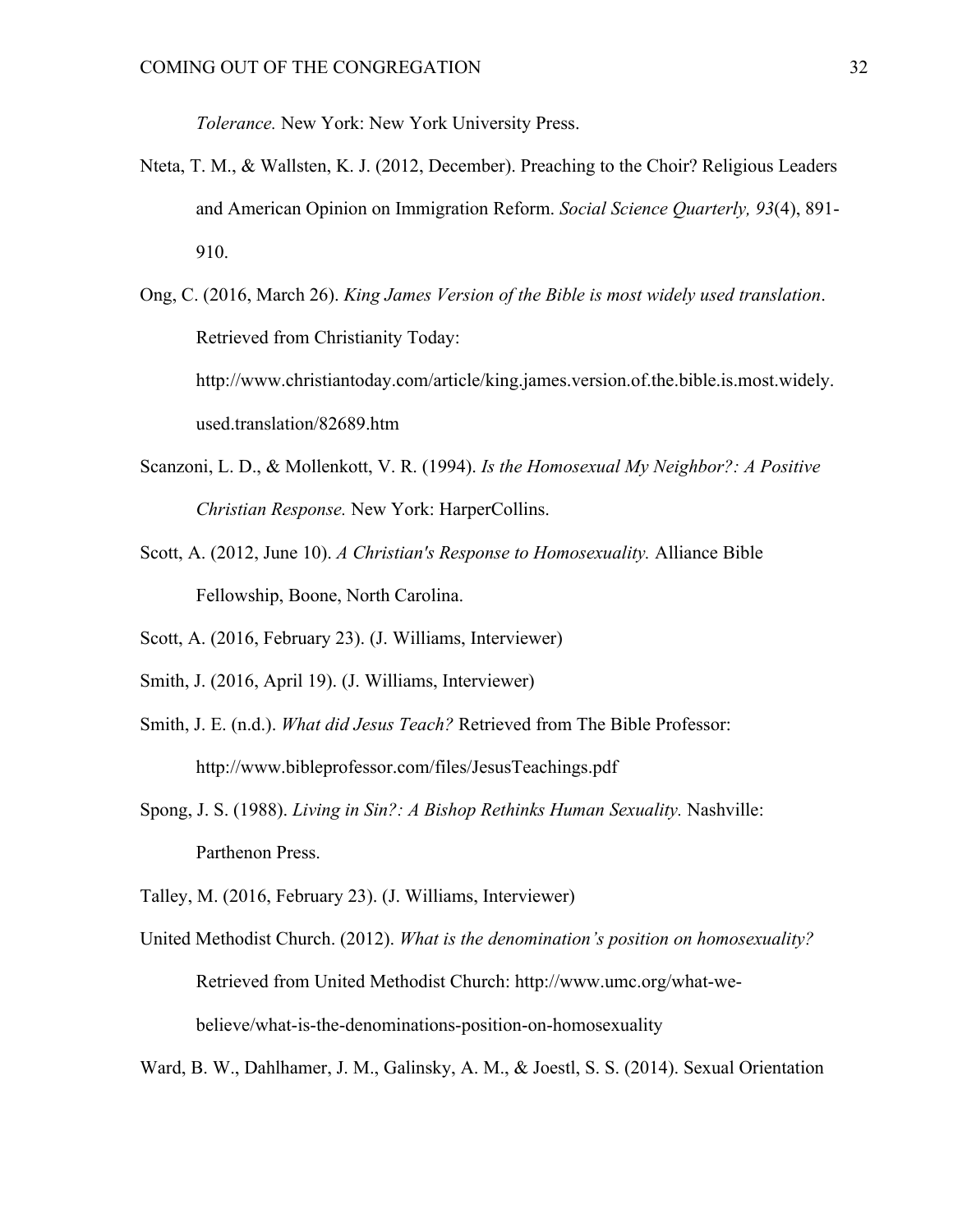and Health Among U.S. Adults: National Health Interview Survey, 2013. *National* 

*Health Statistics Reports*.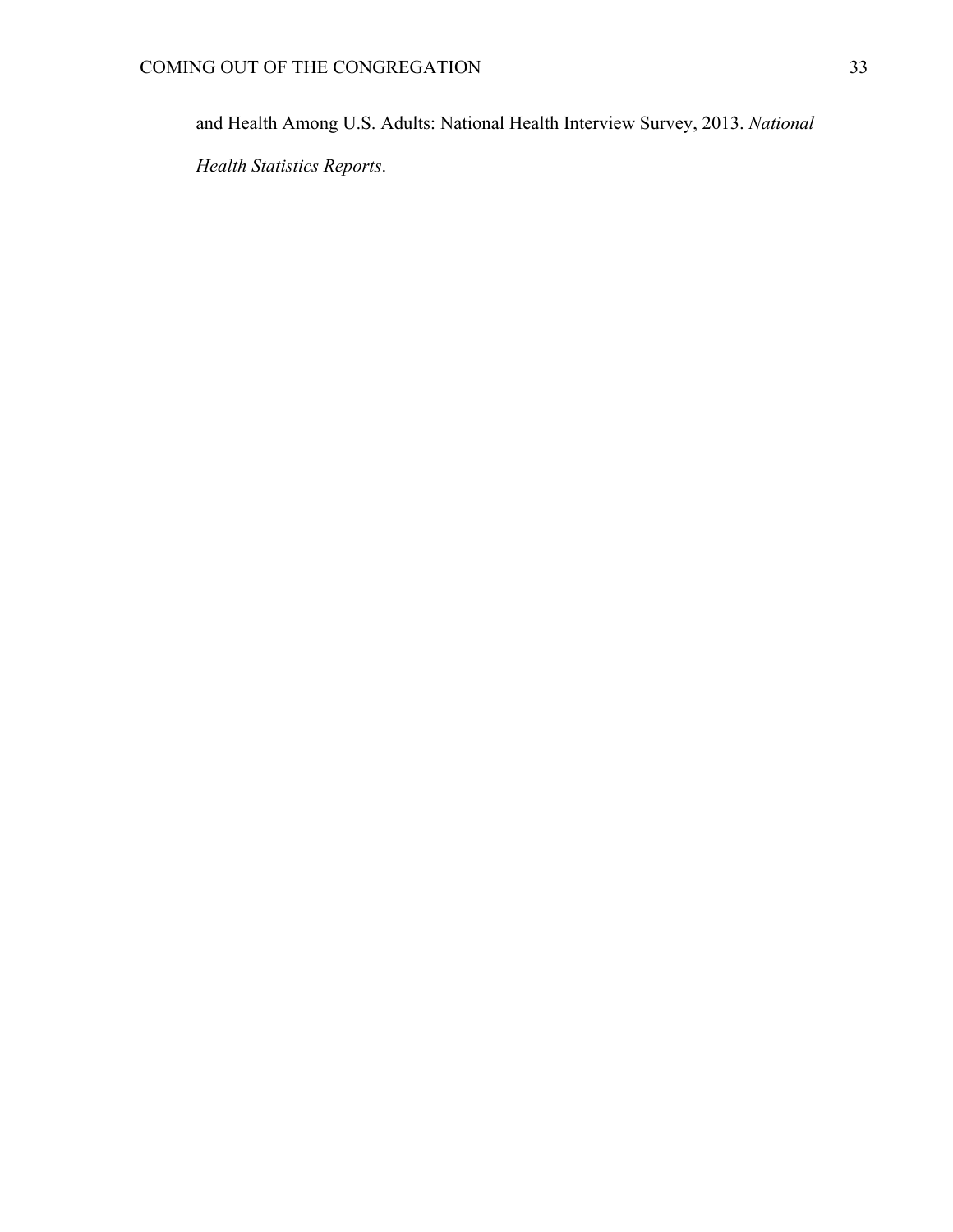# Appendix A

- 1. First, can you explain your own faith journey and why you decided to become a church leader?
- 2. Describe your congregation, in terms of size and demographics.
- 3. Can you please explain your church's ideology behind homosexuality? Is it consistent or is there some divergence from your larger Church organization's views?
- 4. Can you please explain your own, personal view regarding homosexuality on an individual level? What influenced your views?
- 5. Why do you believe this is such a divisive issue for the Church today?
- 6. Some have argued about the context of the passages that discuss homosexuality, and also argue that the Bible does not discuss a committed, Christian same-sex relationship? What is your interpretation of this ideology?
- 7. If you were to plan a sermon about the issue of homosexuality in the Church, how would you go about it, and what do you think the overall message of the sermon would be?
- 8. If a member of your congregation were to meet with you and explain they were only attracted to members of the same sex, and wanted your advice and counsel, how would you expect that conversation to be held? What would be some of the major points you would say to them?
- 9. If a same-sex couple came to your church for a Sunday service, how would you react? How would you honestly expect your congregation to react?
- 10. How do you see homosexuality being communicated by church leaders in the next 10 to 15 years? What do you expect to change as well as stay the same?